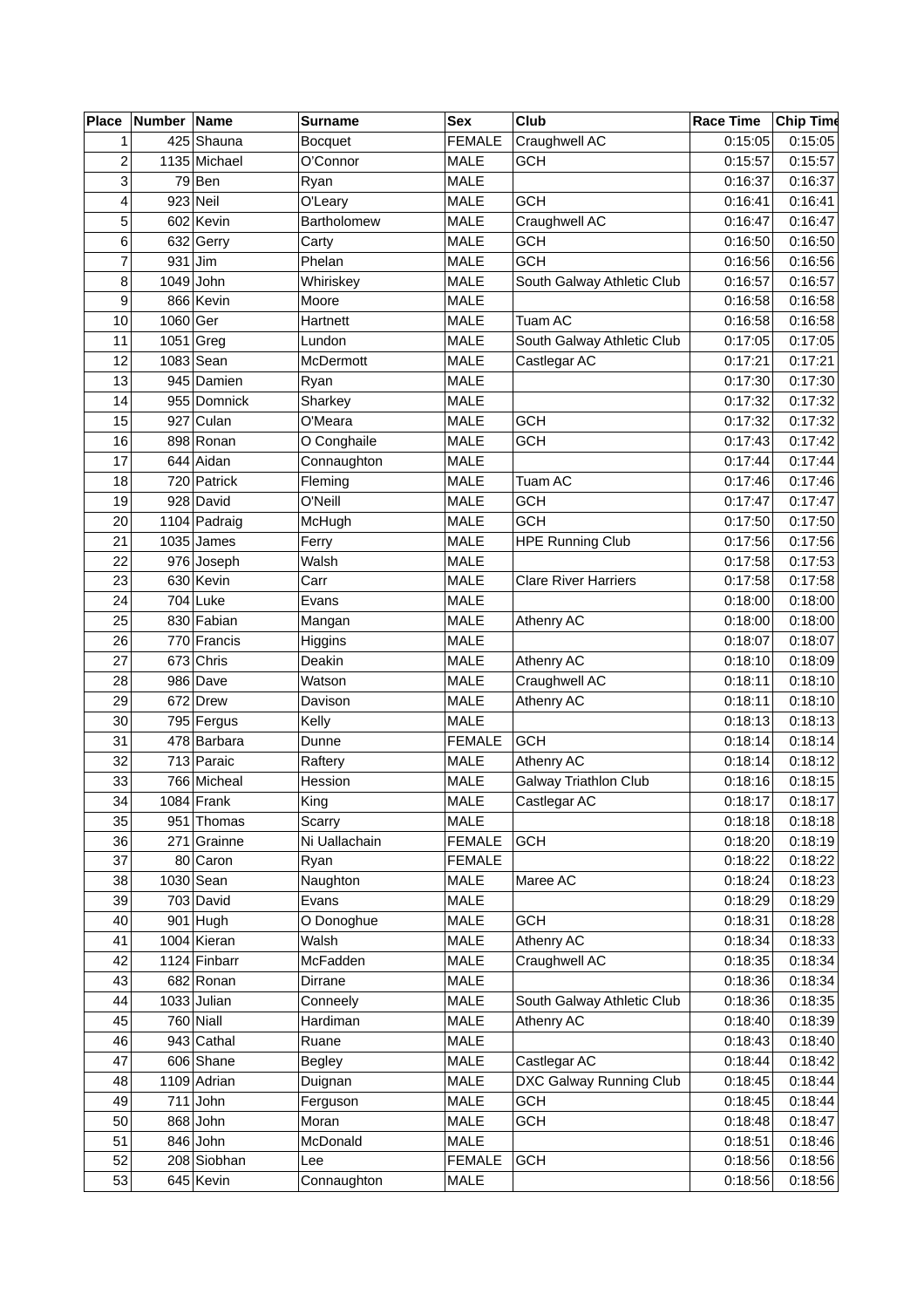| 54  |             | 899 Tony                 | O Connor        | <b>MALE</b>   | <b>GCH</b>                  | 0:18:57 | 0:18:55 |
|-----|-------------|--------------------------|-----------------|---------------|-----------------------------|---------|---------|
| 55  |             | $970$ Ray                | Treacy          | <b>MALE</b>   | Athenry AC                  | 0:18:59 | 0:18:59 |
| 56  |             | 1078 Enda                | Hallinan        | <b>MALE</b>   | Craughwell AC               | 0:19:00 | 0:18:58 |
| 57  |             | 27 Caitriona             | Cahalan         | <b>FEMALE</b> |                             | 0:19:00 | 0:19:00 |
| 58  |             | 740 Dermot               | Gibson          | <b>MALE</b>   |                             | 0:19:00 | 0:18:58 |
| 59  |             | 938 Daithi               | Raftery         | <b>MALE</b>   | Loughrea AC                 | 0:19:01 | 0:18:58 |
| 60  |             | $735$ Sean               | Garvey          | <b>MALE</b>   |                             | 0:19:08 | 0:19:06 |
| 61  |             | 605 Michael              | <b>Begley</b>   | <b>MALE</b>   | Castlegar AC                | 0:19:08 | 0:19:08 |
| 62  |             | 15 Deirdre               | <b>Brophy</b>   | <b>FEMALE</b> | Athenry AC                  | 0:19:12 | 0:19:11 |
| 63  |             | $1003$ David             | O'Sullivan      | <b>MALE</b>   | Athenry AC                  | 0:19:13 | 0:19:09 |
| 64  |             | 772 Michael              | Holian          | <b>MALE</b>   |                             | 0:19:14 | 0:19:10 |
| 65  |             | 840 Ronan                | McCarthy        | <b>MALE</b>   | Athenry AC                  | 0:19:14 | 0:19:13 |
| 66  |             | $761$ Niall              | Hayes           | <b>MALE</b>   |                             | 0:19:15 | 0:19:11 |
| 67  |             | 763 Michael              | Healy           | <b>MALE</b>   | <b>Clare River Harriers</b> | 0:19:15 | 0:19:09 |
| 68  |             | $638$ Cian               | Cloonan         | <b>MALE</b>   | Athenry AC                  | 0:19:16 | 0:19:16 |
| 69  | 360         | Tara                     | Whyte           | <b>FEMALE</b> | <b>GCH</b>                  | 0:19:17 | 0:19:16 |
| 70  | 615         | Tom                      | <b>Breen</b>    | <b>MALE</b>   | GCH                         | 0:19:18 | 0:19:16 |
| 71  |             | 625 Tiernan              | <b>Burke</b>    | <b>MALE</b>   | Craughwell AC               | 0:19:22 | 0:19:19 |
| 72  | $815$ Jim   |                          | Leahy           | <b>MALE</b>   | Athenry AC                  | 0:19:23 | 0:19:17 |
| 73  |             | $910$ David              | O'Brien         | <b>MALE</b>   |                             | 0:19:24 | 0:19:23 |
| 74  | $1059$ Murt |                          | Fallon          | <b>MALE</b>   | Tuam AC                     | 0:19:25 | 0:19:23 |
| 75  |             | 813 Donal                | Leahy           | <b>MALE</b>   | Athenry AC                  | 0:19:28 | 0:19:27 |
| 76  |             | $799$ Sean               | Kelly           | <b>MALE</b>   |                             | 0:19:28 | 0:19:22 |
| 77  |             | 622 Frank                | <b>Burke</b>    | <b>MALE</b>   | Athenry AC                  | 0:19:31 | 0:19:27 |
| 78  |             | 52 Debbie                | Corcoran        | <b>FEMALE</b> |                             | 0:19:31 | 0:19:31 |
| 79  |             | 804 Damien               | Killane         | <b>MALE</b>   |                             | 0:19:32 | 0:19:29 |
| 80  | 1063 Pat    |                          | Ward            | <b>MALE</b>   | Tuam AC                     | 0:19:32 | 0:19:31 |
| 81  |             | 942 Brendan              | Ruane           | <b>MALE</b>   |                             | 0:19:35 | 0:19:34 |
| 82  |             | 990 Tommy Joe            |                 | <b>MALE</b>   | Tuam AC                     | 0:19:35 | 0:19:33 |
| 83  |             |                          | Whyte           |               |                             |         | 0:19:31 |
| 84  |             | 696 Fergal               | Duffy           | MALE          | <b>GCH</b>                  | 0:19:36 |         |
| 85  |             | 987 Bryan<br>$317$ Clare | Weafer          | <b>MALE</b>   | <b>GCH</b>                  | 0:19:36 | 0:19:33 |
|     |             | 449 Elaine               | Rowe            | <b>FEMALE</b> | <b>GCH</b>                  | 0:19:37 | 0:19:35 |
| 86  |             |                          | Walsh           | <b>FEMALE</b> |                             | 0:19:37 | 0:19:36 |
| 87  |             | 666 Liam                 | Curran          | <b>MALE</b>   | Castlegar AC                | 0:19:42 | 0:19:38 |
| 88  |             | 456 Sinead               | <b>Brody</b>    | <b>FEMALE</b> | <b>GCH</b>                  | 0:19:42 | 0:19:42 |
| 89  |             | $926$ Tony               | O'Malley        | MALE          |                             | 0:19:43 | 0:19:42 |
| 90  |             | 633 Stephen              | Carty           | <b>MALE</b>   | Craughwell AC               | 0:19:44 | 0:19:39 |
| 91  |             | 782 Paul                 | Hynes           | MALE          | Tuam AC                     | 0:19:45 | 0:19:42 |
| 92  |             | 72 Neasa                 | De Burca        | <b>FEMALE</b> | <b>GCH</b>                  | 0:19:45 | 0:19:45 |
| 93  |             | $230$ Orla               | McDermott       | <b>FEMALE</b> |                             | 0:19:46 | 0:19:44 |
| 94  |             | $1005$ Fergal            | Melia           | MALE          | Athenry AC                  | 0:19:48 | 0:19:45 |
| 95  | $1010$ Pat  |                          | McDonagh        | MALE          | Athenry AC                  | 0:19:48 | 0:19:43 |
| 96  |             | $290$ Jean               | O'Connor        | <b>FEMALE</b> | <b>GCH</b>                  | 0:19:49 | 0:19:48 |
| 97  | 651         | John                     | Connolly        | MALE          | Castlegar AC                | 0:19:50 | 0:19:49 |
| 98  | 441         | Niamh                    | Hennelly        | <b>FEMALE</b> | <b>GCH</b>                  | 0:19:52 | 0:19:51 |
| 99  |             | 835 Michael              | Mc Mahon        | <b>MALE</b>   | Marathon Club Ireland       | 0:19:56 | 0:19:54 |
| 100 |             | 852 AIDAN                | McIntyre        | <b>MALE</b>   |                             | 0:19:56 | 0:19:51 |
| 101 |             | $1077$ John              | Ward            | MALE          | Craughwell AC               | 0:19:57 | 0:19:55 |
| 102 |             | $681$ Pat                | Dirrane         | <b>MALE</b>   |                             | 0:19:57 | 0:19:56 |
| 103 |             | 949 Austin               | Sammon          | MALE          | Castlegar AC                | 0:19:59 | 0:19:55 |
| 104 |             | $777$ Alan               | Howard          | MALE          | Weir Road Runners           | 0:20:00 | 0:19:57 |
| 105 |             | $902$ Pat                | O Donoghue      | <b>MALE</b>   |                             | 0:20:00 | 0:19:53 |
| 106 |             | 964 David                | <b>Stephens</b> | <b>MALE</b>   |                             | 0:20:01 | 0:19:59 |
| 107 |             | $1075$ John              | Fitzpatrick     | MALE          | Craughwell AC               | 0:20:02 | 0:19:59 |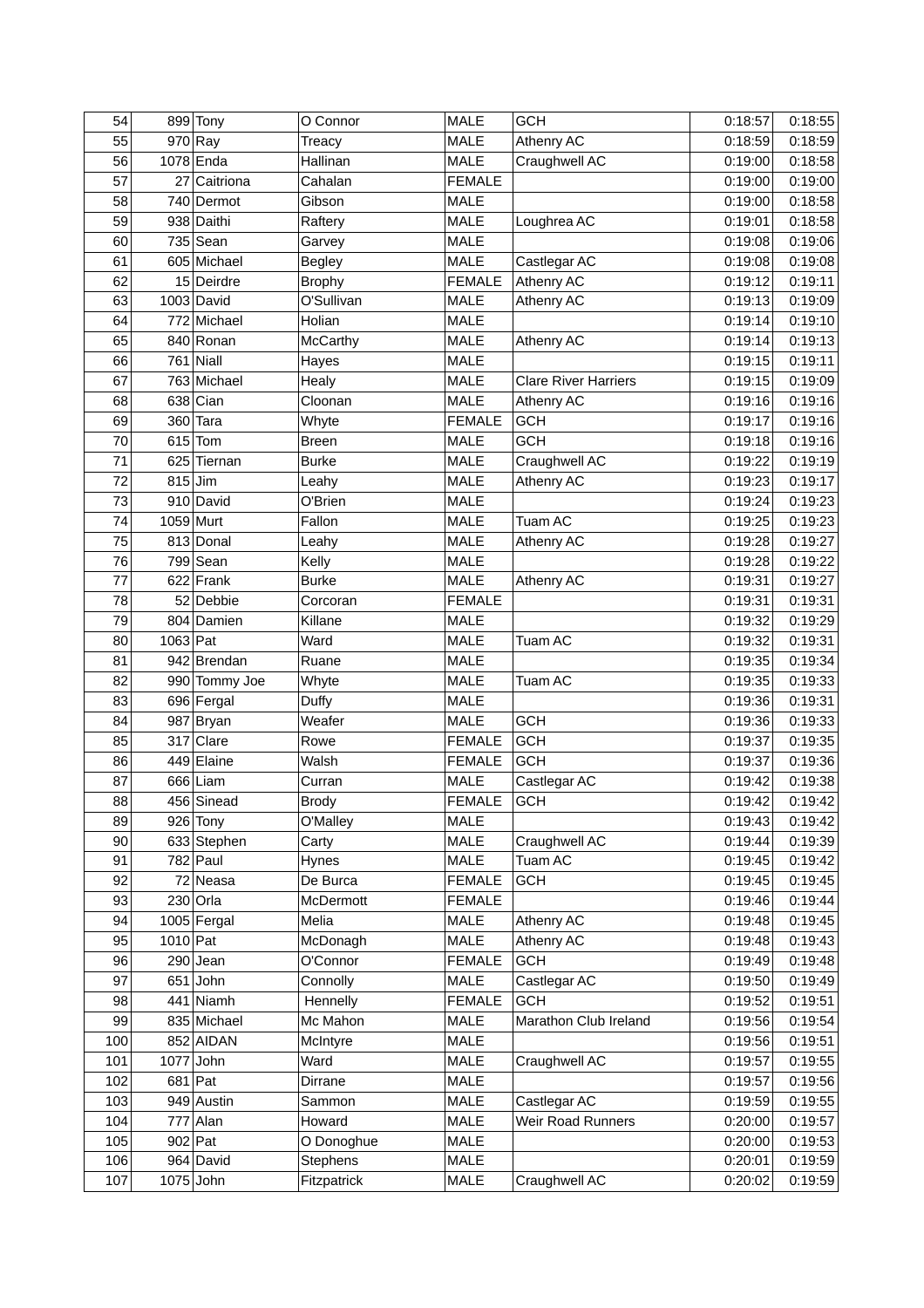| 108 |             | 871 David     | Mulkeen           | <b>MALE</b>   |                            | 0:20:02 | 0:19:59 |
|-----|-------------|---------------|-------------------|---------------|----------------------------|---------|---------|
| 109 |             | 700 David     | Dunne             | <b>MALE</b>   | Athenry AC                 | 0:20:04 | 0:19:58 |
| 110 |             | $981$ Paul    | Walsh             | <b>MALE</b>   | Tuam AC                    | 0:20:06 | 0:19:59 |
| 111 |             | 867 Brian     | Moran             | <b>MALE</b>   |                            | 0:20:07 | 0:20:02 |
| 112 |             | 850 Martin    | McGrath           | <b>MALE</b>   | <b>Athenry AC</b>          | 0:20:07 | 0:20:01 |
| 113 |             | 636 Joseph    | Clancy            | <b>MALE</b>   | Loughrea AC                | 0:20:08 | 0:20:00 |
| 114 |             | 891 David     | Noone             | <b>MALE</b>   | Athenry AC                 | 0:20:08 | 0:20:07 |
| 115 |             | 372 Caroline  | Moore             | <b>FEMALE</b> | Athenry AC                 | 0:20:09 | 0:20:04 |
| 116 |             | 863 Brendan   | Monaghan          | MALE          | Tuam AC                    | 0:20:11 | 0:20:09 |
| 117 |             | 1066 Philip   | Roxby             | <b>MALE</b>   | Maree AC                   | 0:20:11 | 0:20:08 |
| 118 |             | 460 Maggie    | Vahey             | <b>FEMALE</b> | Athenry AC                 | 0:20:12 | 0:20:04 |
| 119 |             | 806 Basil     | King              | <b>MALE</b>   | Athenry AC                 | 0:20:12 | 0:20:03 |
| 120 |             | $640$ Paul    | <b>McGuinness</b> | <b>MALE</b>   |                            | 0:20:13 | 0:19:52 |
| 121 |             | 723 Patrick   | Forde             | <b>MALE</b>   | Athenry AC                 | 0:20:14 | 0:20:14 |
| 122 | $972$ Jan   |               | Van den Bergh     | <b>MALE</b>   | <b>GCH</b>                 | 0:20:15 | 0:20:13 |
| 123 |             | $984$ Sean    | Ward              | <b>MALE</b>   |                            | 0:20:16 | 0:20:12 |
| 124 |             | $657$ Alan    | Cronin            | <b>MALE</b>   |                            | 0:20:17 | 0:20:14 |
| 125 |             | 685 Conor     | Dolan             | <b>MALE</b>   |                            | 0:20:17 | 0:20:17 |
| 126 |             | 894 Stephen   | Noone             | <b>MALE</b>   |                            | 0:20:18 | 0:20:17 |
| 127 |             | 9 Marie       | <b>Boyle</b>      | <b>FEMALE</b> |                            | 0:20:21 | 0:20:18 |
| 128 | $1065$ John |               | Flattery          | <b>MALE</b>   | Tuam AC                    | 0:20:23 | 0:20:20 |
| 129 |             | $664$ Jason   | Curley            | <b>MALE</b>   |                            | 0:20:25 | 0:20:18 |
| 130 | $698$ Pat   |               | Duggan            | <b>MALE</b>   |                            | 0:20:27 | 0:20:21 |
| 131 |             | 728 Derek     | Gallagher         | <b>MALE</b>   | Maree AC                   | 0:20:27 | 0:20:23 |
| 132 |             | 832 Ronan     | Mannion           | <b>MALE</b>   |                            | 0:20:27 | 0:20:23 |
| 133 |             | 844 Mark      | McDonagh          | <b>MALE</b>   | <b>GCH</b>                 | 0:20:32 | 0:20:26 |
| 134 |             | 756 Paul      | Hanniffy          | <b>MALE</b>   | <b>GCH</b>                 | 0:20:32 | 0:20:27 |
| 135 |             | 17 Michelle   | <b>Browne</b>     | <b>FEMALE</b> | <b>GCH</b>                 | 0:20:36 | 0:20:32 |
| 136 |             | $717$ Mark    | Flaherty          | MALE          | <b>GCH</b>                 | 0:20:37 | 0:20:30 |
| 137 |             | $649$ Shane   | Conneely          | <b>MALE</b>   |                            | 0:20:38 | 0:20:32 |
| 138 |             | $737$ Keith   | Gavin             | <b>MALE</b>   | Tuam AC                    | 0:20:41 | 0:20:33 |
| 139 |             | $6 Ci$ ara    | <b>Beuster</b>    | <b>FEMALE</b> |                            | 0:20:42 | 0:20:38 |
| 140 |             | 886 Cormac    | Nicholson         | <b>MALE</b>   | Athenry AC                 | 0:20:43 | 0:20:35 |
| 141 |             | 839 Richie    | <b>McCarthy</b>   | <b>MALE</b>   |                            | 0:20:44 | 0:20:40 |
| 142 |             | $747$ John    |                   | <b>MALE</b>   |                            | 0:20:44 | 0:20:44 |
| 143 |             | 692 Aidan     | Gray<br>Doyle     |               | Tuam AC                    |         | 0:20:42 |
|     |             |               |                   | MALE          |                            | 0:20:45 |         |
| 144 |             | 653 Declan    | Cormican          | <b>MALE</b>   |                            | 0:20:47 | 0:20:38 |
| 145 |             | 712 Adrian    | Fitzmaurice       | <b>MALE</b>   | Athenry AC                 | 0:20:47 | 0:20:44 |
| 146 |             | $874$ Enda    | Munnelly          | <b>MALE</b>   | Athenry AC                 | 0:20:49 | 0:20:45 |
| 147 |             | 836 Derek     | Mc Walter         | <b>MALE</b>   |                            | 0:20:49 | 0:20:39 |
| 148 |             | $1038$ Vinny  | Martyn            | <b>MALE</b>   | South Galway Athletic Club | 0:20:50 | 0:20:46 |
| 149 |             | 1108 Maurice  | Prendergast       | <b>MALE</b>   | Mayo AC                    | 0:20:51 | 0:20:48 |
| 150 |             | $612$ Cathal  | <b>Breathnach</b> | MALE          |                            | 0:20:51 | 0:20:42 |
| 151 |             | 1042 Michael  | O'Connell         | <b>MALE</b>   | DXC Galway Running Club    | 0:20:53 | 0:20:40 |
| 152 |             | 765 Alphonsus | Heneghan          | <b>MALE</b>   | Loughrea AC                | 0:20:54 | 0:20:54 |
| 153 |             | $889$  Liam   | Nolan             | <b>MALE</b>   | South Galway Athletic Club | 0:20:55 | 0:20:54 |
| 154 |             | 966 Jarlath   | Tivnan            | <b>MALE</b>   |                            | 0:20:55 | 0:20:41 |
| 155 |             | $890$ Cian    | Noone             | <b>MALE</b>   |                            | 0:20:57 | 0:20:53 |
| 156 |             | 818 Michael   | Lenehan           | MALE          |                            | 0:20:58 | 0:20:51 |
| 157 |             | $1114$ Emmet  | Queenan           | MALE          |                            | 0:20:58 | 0:20:47 |
| 158 | $924$ Jon   |               | O'Leary           | MALE          | Athenry AC                 | 0:21:01 | 0:21:01 |
| 159 | $1009$  lan |               | O Connor          | <b>MALE</b>   |                            | 0:21:01 | 0:20:54 |
| 160 |             | $214$ Toni    | Mac Carthaigh     | <b>FEMALE</b> |                            | 0:21:03 | 0:20:58 |
| 161 |             | $974$ Paul    | Waldron           | MALE          |                            | 0:21:05 | 0:20:23 |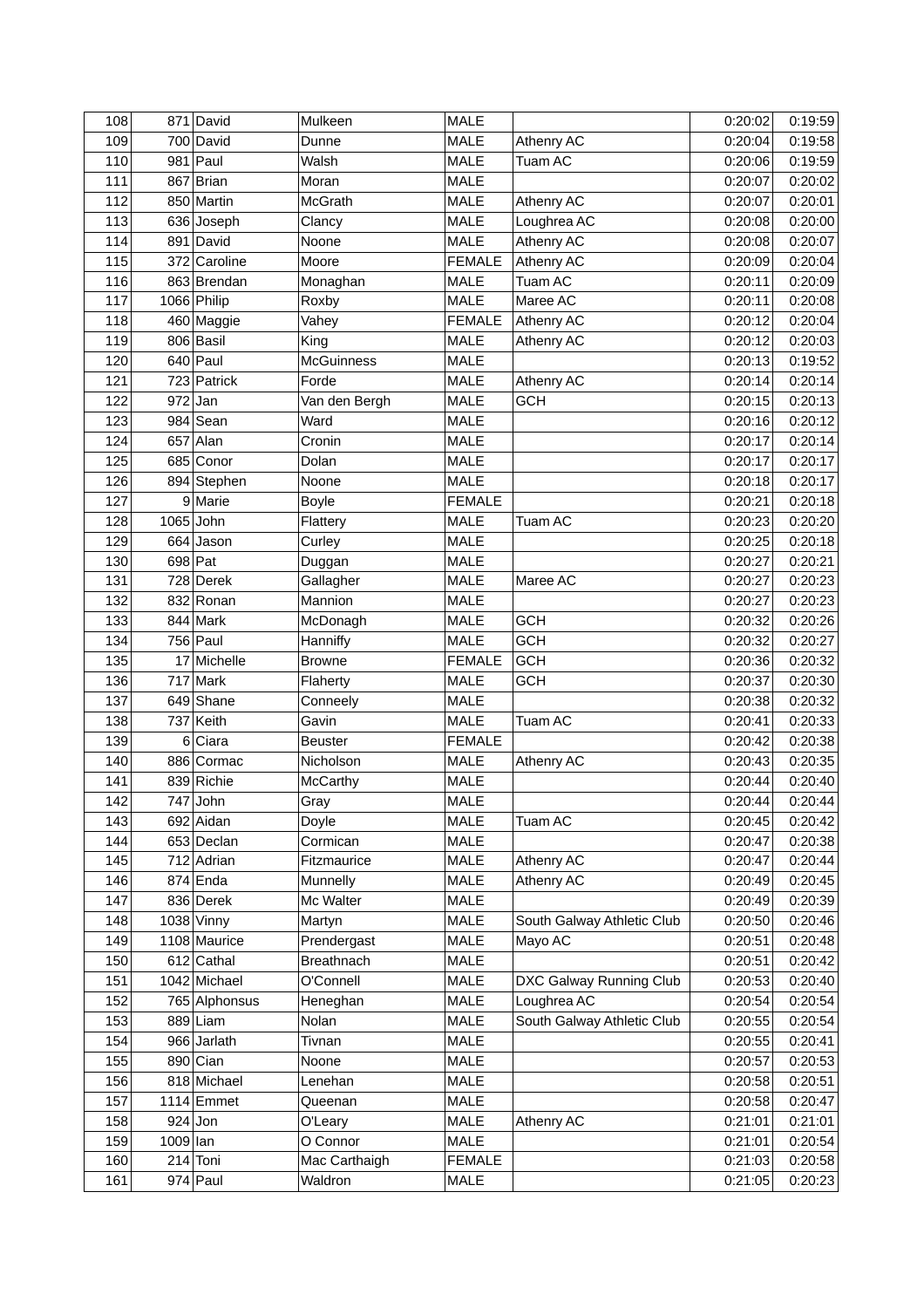| 162 |           | 668 Thomas D.             | Cushen            | <b>MALE</b>   |                              | 0:21:06 | 0:21:01            |
|-----|-----------|---------------------------|-------------------|---------------|------------------------------|---------|--------------------|
| 163 |           | 905 Reamonn               | O Flatharta       | <b>MALE</b>   |                              | 0:21:06 | 0:20:59            |
| 164 |           | 937 Ray                   | Quinn             | <b>MALE</b>   |                              | 0:21:07 | 0:20:52            |
| 165 |           | $752$ Gary                | Greene            | <b>MALE</b>   |                              | 0:21:08 | 0:20:58            |
| 166 |           | 661 Patrick               | Crowley           | <b>MALE</b>   |                              | 0:21:08 | 0:21:01            |
| 167 |           | 796 Jason                 | Kelly             | <b>MALE</b>   | <b>GCH</b>                   | 0:21:09 | 0:21:03            |
| 168 |           | 1070 Michael              | Keane             | <b>MALE</b>   | Maree AC                     | 0:21:12 | 0:20:59            |
| 169 |           | $831$ Alan                | Mannion           | <b>MALE</b>   |                              | 0:21:12 | 0:20:55            |
| 170 |           | 1111 Andrew               | Talbot            | <b>MALE</b>   | <b>Clare River Harriers</b>  | 0:21:12 | 0:21:08            |
| 171 | 722       | Tim                       | Folan             | <b>MALE</b>   | <b>GCH</b>                   | 0:21:13 | 0:21:11            |
| 172 |           | $1088$ Brian              | Gallagher         | <b>MALE</b>   | Corofin AC                   | 0:21:13 | 0:21:10            |
| 173 |           | $305$ Linda               | Porter            | <b>FEMALE</b> | Craughwell AC                | 0:21:17 | 0:21:16            |
| 174 |           | 809 Damien                | Larkin            | <b>MALE</b>   | Craughwell AC                | 0:21:18 | 0:21:18            |
| 175 | $973$ Jim |                           | Vaughan           | <b>MALE</b>   | Galway Triathlon Club        | 0:21:18 | 0:21:05            |
| 176 |           | 1014 Michael              | Laffey            | <b>MALE</b>   | <b>Clare River Harriers</b>  | 0:21:18 | 0:21:10            |
| 177 |           | 853 Bernard               | McLoughlin        | <b>MALE</b>   | Connemara                    | 0:21:20 | 0:20:35            |
| 178 |           | 1061 Anthony              | Farry             | <b>MALE</b>   | Tuam AC                      | 0:21:20 | 0:21:05            |
| 179 |           | 623 Martin                | <b>Burke</b>      | <b>MALE</b>   |                              | 0:21:21 | 0:21:21            |
| 180 |           | 1017 Jarlath              | Sweeney           | <b>MALE</b>   | <b>Clare River Harriers</b>  | 0:21:21 | 0:21:12            |
| 181 |           | 865 Patrick               | Monahan           | <b>MALE</b>   | <b>Galway Triathlon Club</b> | 0:21:22 | 0:21:12            |
| 182 |           | 613 GearA <sup>3</sup> id | <b>Breathnach</b> | <b>MALE</b>   |                              | 0:21:23 | 0:21:18            |
| 183 |           | 785 Keith                 | Joyce             | <b>MALE</b>   |                              | 0:21:24 | 0:21:08            |
| 184 | 828       | Jim                       | Maher             | <b>MALE</b>   |                              | 0:21:24 | 0:21:23            |
| 185 | 690       | Michael                   | Doona             | <b>MALE</b>   | <b>GCH</b>                   | 0:21:25 | 0:21:18            |
| 186 |           | 330 Marie                 | Sheil             | <b>FEMALE</b> | <b>GCH</b>                   | 0:21:26 | 0:21:21            |
| 187 | 29        | Judith                    | Campbell          | <b>FEMALE</b> | <b>GCH</b>                   | 0:21:26 | 0:21:20            |
| 188 |           | 787 TOMASZ                | KADZIELAWSKI      | <b>MALE</b>   | Athenry AC                   | 0:21:30 | 0:21:22            |
| 189 |           | $684$ Gary                | Doherty           | <b>MALE</b>   |                              | 0:21:31 | 0:21:26            |
| 190 |           | $\overline{750}$ Paul     | Greaney           | <b>MALE</b>   |                              | 0:21:33 | 0:21:21            |
| 191 |           | $691$ Enda                | Dowling           | <b>MALE</b>   |                              | 0:21:34 | 0:21:24            |
| 192 | 784       | Trevor                    | Jennings          | <b>MALE</b>   | Castlegar AC                 | 0:21:34 | 0:21:28            |
| 193 | $860$ Jim |                           | Minogue           | <b>MALE</b>   |                              | 0:21:36 | 0:21:24            |
| 194 |           | 947 Declan                | Ryan              | <b>MALE</b>   |                              | 0:21:38 | 0:21:35            |
| 195 |           | 992 Barry                 | Wrafter           | <b>MALE</b>   |                              | 0:21:39 | 0:21:34            |
| 196 |           | 738 Seamus                |                   | <b>MALE</b>   |                              | 0:21:40 | 0:21:32            |
| 197 |           | 211 Michelle              | Geraghty<br>Lynch | <b>FEMALE</b> |                              |         |                    |
|     |           |                           |                   |               | <b>GCH</b>                   | 0:21:42 | 0:21:35            |
| 198 |           | 882 Wojciech              | Musial            | MALE          | Marathon Club Ireland        | 0:21:44 | 0:21:37<br>0:21:42 |
| 199 |           | $1041$ Tony               | <b>Butler</b>     | MALE          | DXC Galway Running Club      | 0:21:46 |                    |
| 200 |           | 433 Eimear                | <b>Bray</b>       | <b>FEMALE</b> | Corofin AC                   | 0:21:47 | 0:21:42            |
| 201 |           | $1089$ Liam               | Cawley            | <b>MALE</b>   | Corofin AC                   | 0:21:47 | 0:21:43            |
| 202 |           | $671$ Niall               | Daly              | MALE          | <b>GCH</b>                   | 0:21:48 | 0:21:41            |
| 203 |           | 854 Anthony               | McMahon           | MALE          |                              | 0:21:48 | 0:21:31            |
| 204 |           | 680 Sean                  | Dinneen           | MALE          | <b>GCH</b>                   | 0:21:48 | 0:21:42            |
| 205 |           | 1032 Patrick              | <b>Buckley</b>    | <b>MALE</b>   | <b>HPE Running Club</b>      | 0:21:49 | 0:21:28            |
| 206 |           | 885 Tony                  | Nevin             | <b>MALE</b>   |                              | 0:21:50 | 0:21:10            |
| 207 |           | 663 Damian                | Cunningham        | MALE          |                              | 0:21:51 | 0:21:22            |
| 208 |           | 1080 Ronan                | <b>McNulty</b>    | <b>MALE</b>   | Castlegar AC                 | 0:21:52 | 0:21:38            |
| 209 |           | 985 Mirko                 | Warnke            | MALE          |                              | 0:21:52 | 0:21:42            |
| 210 |           | $1000$ James              | Lundon            | MALE          | Athenry AC                   | 0:21:54 | 0:21:52            |
| 211 |           | $426$ Lisa                | Gallagher         | <b>FEMALE</b> | Castlegar AC                 | 0:21:55 | 0:21:50            |
| 212 |           | 864 Paul                  | Monaghan          | <b>MALE</b>   |                              | 0:21:56 | 0:21:45            |
| 213 |           | 446 Michelle              | Hanley            | <b>FEMALE</b> |                              | 0:21:57 | 0:21:51            |
| 214 |           | $843$ Liam                | McDonagh          | <b>MALE</b>   |                              | 0:21:58 | 0:21:47            |
| 215 |           | 60 Miriam                 | Cuddy             | <b>FEMALE</b> |                              | 0:21:58 | 0:21:48            |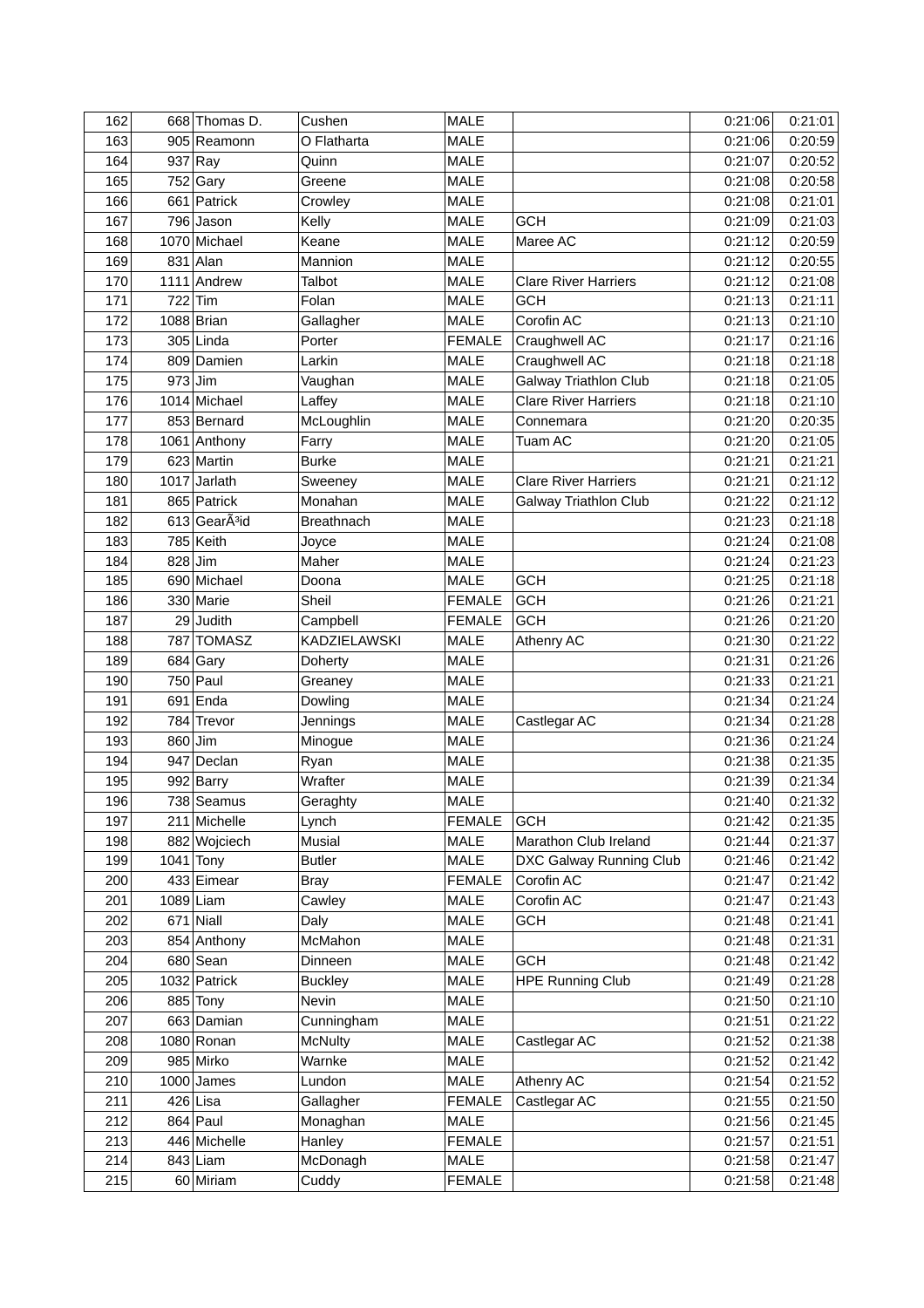| 216        |             | $662$ Paul    | Cryan          | <b>MALE</b>   | Tuam AC                      | 0:21:59 | 0:21:50            |
|------------|-------------|---------------|----------------|---------------|------------------------------|---------|--------------------|
| 217        |             | 57 Yvonne     | Croke          | <b>FEMALE</b> |                              | 0:22:00 | 0:21:50            |
| 218        |             | 915 Rob       | O'Connor       | <b>MALE</b>   |                              | 0:22:00 | 0:21:52            |
| 219        |             | $601$ Jason   | <b>Barlow</b>  | <b>MALE</b>   |                              | 0:22:01 | 0:21:49            |
| 220        |             | 160 Mary Kate | Heaslip        | <b>FEMALE</b> | Athenry AC                   | 0:22:01 | 0:21:55            |
| 221        |             | 783 Simon     | Iwasaki        | <b>MALE</b>   | <b>HPE Running Club</b>      | 0:22:01 | 0:21:53            |
| 222        |             | 1086 Dave     | Clarke         | <b>MALE</b>   | Corofin AC                   | 0:22:02 | 0:21:58            |
| 223        | $614$ TJ    |               | <b>Breen</b>   | <b>MALE</b>   |                              | 0:22:03 | 0:22:02            |
| 224        |             | 676 William   | Dervan         | <b>MALE</b>   |                              | 0:22:04 | 0:21:59            |
| 225        |             | $627$ Paul    | Canavan        | <b>MALE</b>   |                              | 0:22:04 | 0:21:32            |
| 226        |             | $256$ Jean    | Coleman        | <b>FEMALE</b> | Tuam AC                      | 0:22:05 | 0:22:01            |
| 227        |             | 652 Tony      | Connolly       | <b>MALE</b>   |                              | 0:22:05 | 0:21:59            |
| 228        |             | $997$ Alan    | <b>Burke</b>   | <b>MALE</b>   | Athenry AC                   | 0:22:06 | 0:21:59            |
| 229        |             | 667 Declan    | Curtin         | <b>MALE</b>   |                              | 0:22:06 | 0:21:51            |
| 230        |             | 177 Bridget   | Jacobsen       | <b>FEMALE</b> | <b>GCH</b>                   | 0:22:07 | 0:22:01            |
| 231        |             | $647$ Dara    | Conneely       | <b>MALE</b>   |                              | 0:22:08 | 0:22:05            |
| 232        |             | 1034 Damien   | Joyce          | <b>MALE</b>   | <b>HPE Running club</b>      | 0:22:08 | 0:22:05            |
| 233        |             | 648 Noel      | Conneely       | <b>MALE</b>   | <b>Clare River Harriers</b>  | 0:22:10 | 0:22:00            |
| 234        | 1037 Eoin   |               | O Conghaile    | <b>MALE</b>   | <b>HPE Running Club</b>      | 0:22:11 | 0:22:07            |
| 235        |             | 184 Eimear    | Keary          | <b>FEMALE</b> |                              | 0:22:13 | 0:22:04            |
| 236        |             | $194$ Ruth    | Kilcawley      | <b>FEMALE</b> |                              | 0:22:13 | 0:22:04            |
| 237        |             | $304$ Carol   | Plower         | <b>FEMALE</b> |                              | 0:22:14 | 0:21:59            |
|            |             | $311$ Karen   |                |               |                              |         |                    |
| 238<br>239 |             |               | Quirke         | <b>FEMALE</b> | <b>GCH</b>                   | 0:22:14 | 0:22:08<br>0:22:04 |
|            |             | 689 Gerard    | Donohue        | <b>MALE</b>   |                              | 0:22:14 |                    |
| 240        |             | $1040$ Fergus | Donnellan      | <b>MALE</b>   | DXC Galway Running Club      | 0:22:17 | 0:22:10            |
| 241        |             | $1092$ Tommy  | Greaney        | <b>MALE</b>   | Corofin AC                   | 0:22:18 | 0:22:11            |
| 242        |             | 626 Eunan     | Canavan        | <b>MALE</b>   |                              | 0:22:18 | 0:21:57            |
| 243        |             | 442 Margaret  | Sheridan       | <b>FEMALE</b> | <b>GCH</b>                   | 0:22:18 | 0:22:11            |
| 244        |             | $733$ Shane   | Galvin         | <b>MALE</b>   |                              | 0:22:19 | 0:22:11            |
| 245        |             | 370 Orla      | <b>Stevens</b> | <b>FEMALE</b> | Athenry AC                   | 0:22:19 | 0:22:14            |
| 246        |             | $1095$ Ciara  | Power          | <b>FEMALE</b> | Corrib AC                    | 0:22:23 | 0:22:10            |
| 247        |             | 962 Michael   | Stapleton      | <b>MALE</b>   | Loughrea AC                  | 0:22:26 | 0:22:15            |
| 248        |             | 228 Deirdre   | McCrae         | <b>FEMALE</b> | <b>GCH</b>                   | 0:22:26 | 0:22:21            |
| 249        |             | $827$ Tom     | Maguire        | <b>MALE</b>   | Craughwell AC                | 0:22:27 | 0:22:12            |
| 250        |             | 94 Fiona      | Duggan         | <b>FEMALE</b> |                              | 0:22:28 | 0:22:19            |
| 251        |             | $881$ Ross    | Murphy         | <b>MALE</b>   |                              | 0:22:28 | 0:22:21            |
| 252        |             | $961$ Jakub   | Srebrzynski    | <b>MALE</b>   |                              | 0:22:30 | 0:22:22            |
| 253        |             | $3$ Edel      | <b>Barrett</b> | <b>FEMALE</b> |                              | 0:22:32 | 0:22:21            |
| 254        |             | 430 Claire    | Cellarius      | <b>FEMALE</b> | Corofin AC                   | 0:22:32 | 0:22:27            |
| 255        |             | 833 Thomas    | Mannion        | <b>MALE</b>   | Tuam AC                      | 0:22:33 | 0:22:31            |
| 256        |             | 454 Margaret  | Glavin         | <b>FEMALE</b> | <b>Galway Triathlon Club</b> | 0:22:35 | 0:22:25            |
| 257        |             | 20 Catherine  | <b>Burke</b>   | <b>FEMALE</b> | Athenry AC                   | 0:22:37 | 0:22:22            |
| 258        |             | 203 Doris     | Laepple        | <b>FEMALE</b> |                              | 0:22:39 | 0:22:33            |
| 259        |             | $794$ Derek   | Kelly          | <b>MALE</b>   |                              | 0:22:41 | 0:22:25            |
| 260        |             | $302$ Mags    | Page           | <b>FEMALE</b> |                              | 0:22:43 | 0:22:33            |
| 261        |             | 307 Aoife     | Power          | <b>FEMALE</b> | <b>GCH</b>                   | 0:22:44 | 0:22:35            |
| 262        |             | 421 Margaret  | Murphy         | <b>FEMALE</b> | Craughwell AC                | 0:22:45 | 0:22:36            |
| 263        |             | 24 Darrelle   | <b>Burke</b>   | <b>FEMALE</b> |                              | 0:22:46 | 0:22:36            |
| 264        | $1116$ Tony |               | Fahy           | <b>MALE</b>   |                              | 0:22:47 | 0:22:45            |
| 265        |             | 849 Brendan   | <b>McGrath</b> | MALE          | Tuam AC                      | 0:22:48 | 0:22:35            |
| 266        | $919$ Pat   |               | O'Donnell      | <b>MALE</b>   |                              | 0:22:48 | 0:22:40            |
| 267        |             | 634 Michael   | Casey          | <b>MALE</b>   |                              | 0:22:50 | 0:22:38            |
| 268        |             | $621$ Brian   | <b>Burke</b>   | <b>MALE</b>   | Athenry AC                   | 0:22:51 | 0:22:47            |
| 269        |             | 706 Gerry     | Fahy           | MALE          | <b>Clare River Harriers</b>  | 0:22:53 | 0:22:41            |
|            |             |               |                |               |                              |         |                    |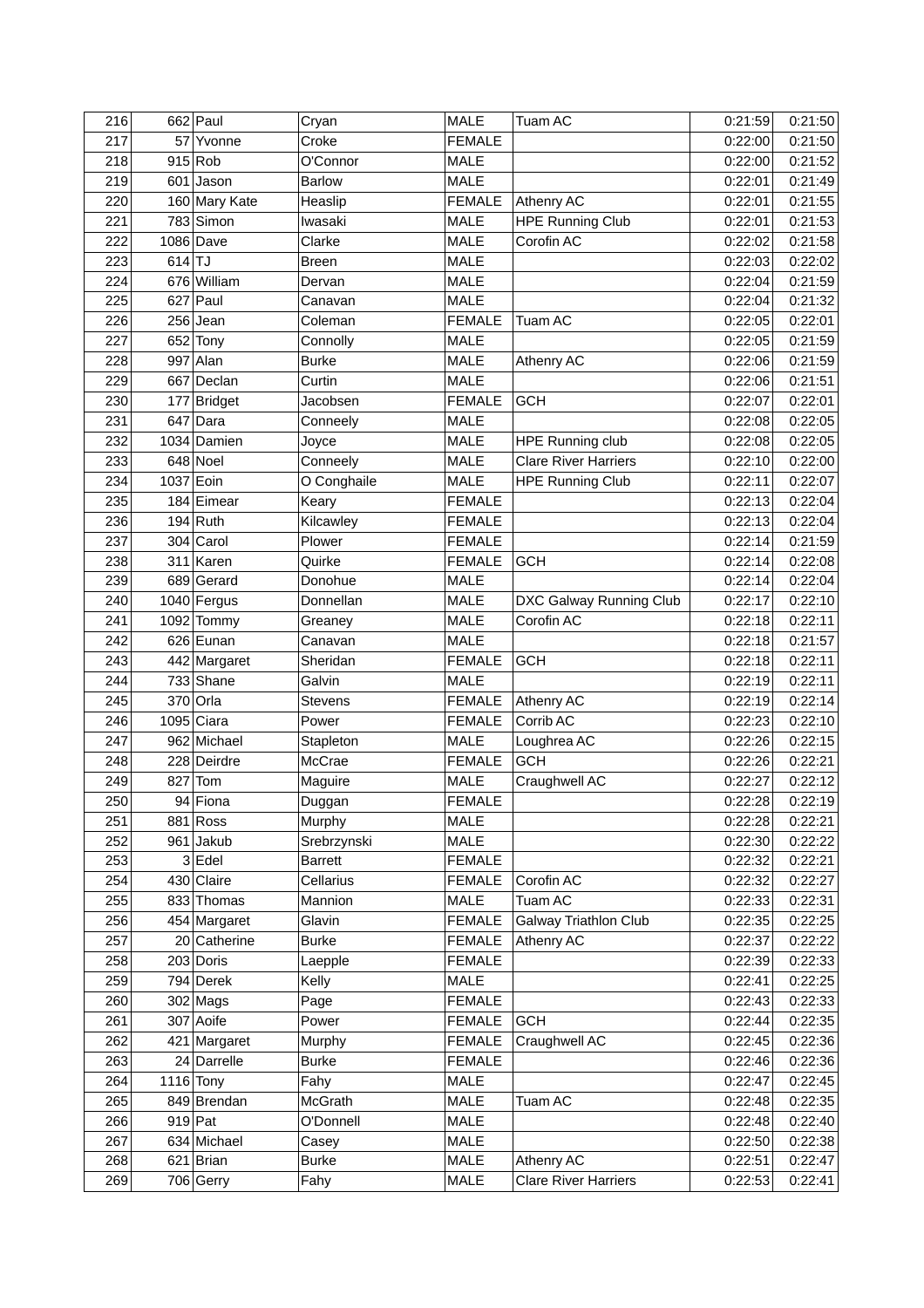| 270 |           | $913$ Rory              | O'Connor       | <b>MALE</b>   | Tuam AC                    | 0:22:56 | 0:22:52 |
|-----|-----------|-------------------------|----------------|---------------|----------------------------|---------|---------|
| 271 | $1119$ JP |                         | Steede         | <b>MALE</b>   | <b>Bradley Renault</b>     | 0:22:57 | 0:22:45 |
| 272 |           | 423 Deirdre             | Devane         | <b>FEMALE</b> | Craughwell AC              | 0:22:58 | 0:22:44 |
| 273 |           | 724 Stephen             | Foy            | <b>MALE</b>   |                            | 0:22:58 | 0:22:39 |
| 274 |           | 407 Carmel              | Murphy         | <b>FEMALE</b> | Caltra & District AC       | 0:22:59 | 0:22:48 |
| 275 |           | 751 Russell             | Greaney        | <b>MALE</b>   |                            | 0:23:00 | 0:22:45 |
| 276 |           | 837 Brendan             | McArdle        | <b>MALE</b>   | <b>GCH</b>                 | 0:23:02 | 0:22:48 |
| 277 |           | $929$ Liam              | O'Shaughnessy  | <b>MALE</b>   |                            | 0:23:03 | 0:22:45 |
| 278 |           | 1123 Gordon             | Duane          | <b>MALE</b>   |                            | 0:23:05 | 0:22:55 |
| 279 | 834       | Colm                    | Mc Allen       | <b>MALE</b>   | Craughwell AC              | 0:23:06 | 0:23:01 |
| 280 |           | $710$ John              | Fawl           | <b>MALE</b>   |                            | 0:23:07 | 0:22:49 |
| 281 |           | $1062$ Eanna            | Canavan        | <b>MALE</b>   | Tuam AC                    | 0:23:08 | 0:23:00 |
| 282 |           | $19$  Linda             | <b>Buckley</b> | <b>FEMALE</b> |                            | 0:23:09 | 0:22:57 |
| 283 |           | 764 Ronan               | Healy          | <b>MALE</b>   |                            | 0:23:09 | 0:22:54 |
| 284 |           | $701$ Shane             | Dunne          | <b>MALE</b>   |                            | 0:23:10 | 0:22:32 |
| 285 |           | 139 Louise              | Geoghegan      | <b>FEMALE</b> |                            | 0:23:10 | 0:23:01 |
| 286 |           | $725$ Sean              | Freeney        | <b>MALE</b>   | Athenry AC                 | 0:23:12 | 0:22:56 |
| 287 |           | 911 Killian             | O'Brien        | <b>MALE</b>   | Castlegar AC               | 0:23:13 | 0:23:01 |
| 288 |           | 940 Kerrill             | Rohan          | <b>MALE</b>   |                            | 0:23:16 | 0:23:07 |
| 289 |           | 718 Patrick             | Flaherty       | <b>MALE</b>   | <b>HPE Running Club</b>    | 0:23:18 | 0:22:55 |
| 290 |           | $141$ Anna              | Gietl          | <b>FEMALE</b> |                            | 0:23:19 | 0:22:56 |
| 291 |           |                         |                |               |                            |         | 0:23:11 |
| 292 |           | 23 Roisin<br>$776$ Paul | <b>Burke</b>   | <b>FEMALE</b> | <b>GCH</b>                 | 0:23:20 | 0:22:59 |
|     |           |                         | Horan          | <b>MALE</b>   |                            | 0:23:20 |         |
| 293 |           | $1103$ Liam             | Power          | <b>MALE</b>   | <b>GCH</b>                 | 0:23:21 | 0:22:45 |
| 294 |           | 53 Orlaith              | Cormican       | <b>FEMALE</b> |                            | 0:23:22 | 0:23:09 |
| 295 |           | 884 Kieran              | Nestor         | <b>MALE</b>   |                            | 0:23:24 | 0:23:18 |
| 296 |           | 758 Stephen             | Hanrahan       | <b>MALE</b>   | Loughrea AC                | 0:23:24 | 0:23:07 |
| 297 |           | 825 Philip              | Magnier        | <b>MALE</b>   | Athenry AC                 | 0:23:26 | 0:23:18 |
| 298 |           | $821$ Mark              | Logan          | <b>MALE</b>   |                            | 0:23:28 | 0:23:13 |
| 299 |           | 438 Majella             | Ni Chriochain  | <b>FEMALE</b> | <b>GCH</b>                 | 0:23:30 | 0:23:15 |
| 300 |           | 628 Brendan             | Canning        | MALE          |                            | 0:23:30 | 0:23:12 |
| 301 | 774       | Tom                     | Hopkins        | <b>MALE</b>   | Tuam AC                    | 0:23:32 | 0:23:29 |
| 302 |           | 274 MAEVE               | <b>NOONE</b>   | <b>FEMALE</b> | Athenry AC                 | 0:23:34 | 0:23:17 |
| 303 |           | 883 Frankie             | <b>Nally</b>   | <b>MALE</b>   |                            | 0:23:35 | 0:23:31 |
| 304 |           | 344 Michelle            | Tuohy          | FEMALE        | Athenry AC                 | 0:23:37 | 0:23:25 |
| 305 |           | $957$ Paddy             | Small          | MALE          |                            | 0:23:38 | 0:23:22 |
| 306 | 707       | Gordon                  | Fahy           | MALE          |                            | 0:23:39 | 0:23:11 |
| 307 |           | $1043$ John             | Reddington     | MALE          | Loughrea AC                | 0:23:43 | 0:23:34 |
| 308 |           | 371 Sinead              | Gannon         | <b>FEMALE</b> | Athenry AC                 | 0:23:44 | 0:23:27 |
| 309 |           | $1090$ Mark             | Fahy           | <b>MALE</b>   |                            | 0:23:44 | 0:23:40 |
| 310 |           | $379$ Mary              | Mellody        | <b>FEMALE</b> | East Galway                | 0:23:45 | 0:23:33 |
| 311 |           | $1050$ David            | Kelly          | <b>MALE</b>   | South Galway Athletic Club | 0:23:45 | 0:23:32 |
| 312 |           | 471 Ailbhe              | Martin         | <b>FEMALE</b> | Craughwell AC              | 0:23:46 | 0:23:33 |
| 313 |           | 745 Killian             | Gottsche       | <b>MALE</b>   |                            | 0:23:47 | 0:23:35 |
| 314 |           | 375 Sarah               | Johnson        | <b>FEMALE</b> |                            | 0:23:49 | 0:23:40 |
| 315 |           | $403$ Maura             | Meeneghan      | <b>FEMALE</b> | Tuam AC                    | 0:23:50 | 0:23:29 |
| 316 |           | $137$ Br $\tilde{A}$ d  | Galvin         | <b>FEMALE</b> |                            | 0:23:51 | 0:23:46 |
| 317 |           | 1094 Mike               | O'Malley       | <b>MALE</b>   |                            | 0:23:56 | 0:23:50 |
| 318 |           | 1067 Gearoid            | Moloney        | <b>MALE</b>   | Maree AC                   | 0:23:56 | 0:23:43 |
| 319 |           | $213$ Fiona             | Lyons          | <b>FEMALE</b> |                            | 0:23:57 | 0:23:48 |
| 320 |           | $727$ Paul              | Gahan          | MALE          |                            | 0:23:58 | 0:23:39 |
| 321 |           | 939 Anthony             | Redmond        | <b>MALE</b>   |                            | 0:23:59 | 0:23:45 |
| 322 |           | $878$ John P            | Murphy         | <b>MALE</b>   | Corofin AC                 | 0:24:01 | 0:23:44 |
| 323 |           | 69 Laura                | Darby          | <b>FEMALE</b> |                            | 0:24:01 | 0:23:50 |
|     |           |                         |                |               |                            |         |         |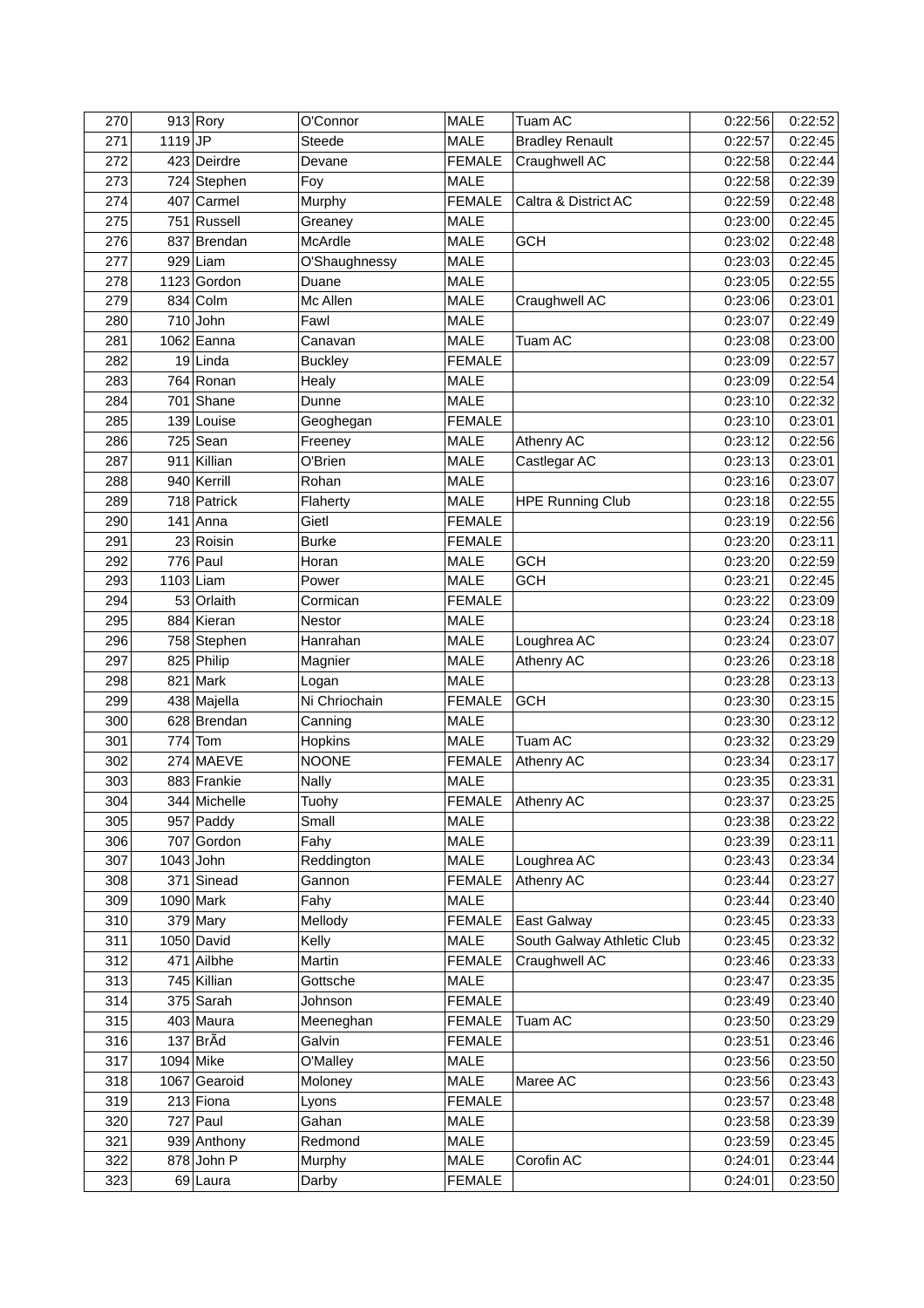| 324 |            | 397 Siobhan   | Kelleher      | <b>FEMALE</b> | South Galway Athletic Club   | 0:24:02 | 0:23:51 |
|-----|------------|---------------|---------------|---------------|------------------------------|---------|---------|
| 325 |            | 773 Declan    | Holland       | <b>MALE</b>   |                              | 0:24:02 | 0:23:54 |
| 326 |            | 791 Robert    | Keary         | <b>MALE</b>   | Loughrea AC                  | 0:24:04 | 0:23:53 |
| 327 |            | $603$ Niall   | <b>Beatty</b> | <b>MALE</b>   |                              | 0:24:06 | 0:23:35 |
| 328 |            | 637 Aaron     | Clarke        | <b>MALE</b>   |                              | 0:24:07 | 0:23:52 |
| 329 |            | 670 Eanna     | Daly          | <b>MALE</b>   |                              | 0:24:08 | 0:23:55 |
| 330 |            | 654 Michael   | Cormican      | <b>MALE</b>   |                              | 0:24:08 | 0:23:39 |
| 331 |            | $746$ Sean    | Grace         | <b>MALE</b>   | <b>Clare River Harriers</b>  | 0:24:11 | 0:24:05 |
| 332 |            | $366$ Cathy   | Melia         | <b>FEMALE</b> | Athenry AC                   | 0:24:11 | 0:23:55 |
| 333 |            | 896 Martin    | O Brien       | <b>MALE</b>   | Corofin AC                   | 0:24:17 | 0:23:59 |
| 334 |            | 183 Catherine | Keane Murphy  | <b>FEMALE</b> | <b>GCH</b>                   | 0:24:18 | 0:24:12 |
| 335 |            | $876$ John    | Murphy        | <b>MALE</b>   |                              | 0:24:20 | 0:24:14 |
| 336 |            | 677 Kevin     | Devane        | <b>MALE</b>   | Athenry AC                   | 0:24:21 | 0:24:08 |
| 337 |            | 1071 Brendan  | <b>Boland</b> | <b>MALE</b>   | Maree AC                     | 0:24:22 | 0:23:58 |
| 338 |            | $907$ Colm    | O Maille      | <b>MALE</b>   | <b>GCH</b>                   | 0:24:23 | 0:24:04 |
| 339 | $1016$ Tom |               | Fallon        | <b>MALE</b>   | <b>Clare River Harriers</b>  | 0:24:23 | 0:24:02 |
| 340 |            | 1087 Ciaran   | Lynch         | <b>MALE</b>   | Corofin AC                   | 0:24:24 | 0:24:18 |
| 341 |            | 315 Leonor    | Rodriguez     | <b>FEMALE</b> |                              | 0:24:24 | 0:24:07 |
| 342 |            | $908$ Sean    | O Neill       | <b>MALE</b>   |                              | 0:24:26 | 0:24:03 |
| 343 |            | 1029 Martin   | Lennon        | <b>MALE</b>   | East Galway                  | 0:24:27 | 0:24:12 |
| 344 |            | 802 Martin    | Kenny         | <b>MALE</b>   | Tuam AC                      | 0:24:29 | 0:24:05 |
| 345 |            | $173$ Emma    | Hynes         | <b>FEMALE</b> |                              | 0:24:29 | 0:24:14 |
| 346 |            | $793$ Fran    | Keating       | <b>MALE</b>   |                              | 0:24:30 | 0:24:18 |
| 347 | 1025 Neil  |               | Johnson       | <b>MALE</b>   |                              | 0:24:30 | 0:24:21 |
| 348 |            | $749$ Dave    | Greaney       | <b>MALE</b>   |                              | 0:24:31 | 0:24:17 |
| 349 |            | $870$ Ivan    | Morrin        | <b>MALE</b>   |                              | 0:24:31 | 0:24:03 |
| 350 |            | 948 Patrick   | Ryan          | <b>MALE</b>   |                              | 0:24:32 | 0:24:24 |
| 351 |            | 70 Gearoidin  | De Bhailis    | <b>FEMALE</b> | Connemara                    | 0:24:33 | 0:24:13 |
| 352 |            | $145$ Cara    | Gleeson       | <b>FEMALE</b> |                              | 0:24:34 | 0:24:24 |
| 353 |            | 186 Deirdre   | Kelly         | <b>FEMALE</b> |                              | 0:24:34 | 0:24:25 |
| 354 |            | 826 Niall     | Maguire       | <b>MALE</b>   |                              | 0:24:34 | 0:24:18 |
| 355 |            | 1019 Declan   | Varley        | <b>MALE</b>   | <b>Clare River Harriers</b>  | 0:24:34 | 0:24:21 |
| 356 |            | 848 Peter     | McGowan       | <b>MALE</b>   |                              | 0:24:36 | 0:24:08 |
| 357 | $780$ Joe  |               |               | <b>MALE</b>   |                              |         | 0:24:25 |
|     |            | $705$ Steve   | Hyland        | MALE          |                              | 0:24:40 |         |
| 358 |            |               | Everard       |               | <b>Galway Triathlon Club</b> | 0:24:42 | 0:24:22 |
| 359 |            | 335 Charlene  | Small         | <b>FEMALE</b> |                              | 0:24:42 | 0:24:26 |
| 360 |            | 292 Dympna    | O'Dea         | <b>FEMALE</b> |                              | 0:24:42 | 0:24:33 |
| 361 |            | $748$ Tony    | Gray          | MALE          | Marathon Club Ireland        | 0:24:42 | 0:24:10 |
| 362 |            | 969 Gerry     | Treacy        | <b>MALE</b>   | Craughwell AC                | 0:24:44 | 0:24:29 |
| 363 |            | 226 Bridget   | Mc Grath      | <b>FEMALE</b> | Tuam AC                      | 0:24:44 | 0:24:11 |
| 364 |            | 1126 Gearoid  | Treacy        | MALE          | Craughwell AC                | 0:24:44 | 0:24:26 |
| 365 |            | $297$ Emer    | OMahony       | <b>FEMALE</b> |                              | 0:24:46 | 0:24:29 |
| 366 | $1013$ Tom |               | Kilgarriff    | <b>MALE</b>   | <b>Clare River Harriers</b>  | 0:24:47 | 0:24:37 |
| 367 |            | 861 Michael   | Mitchell      | <b>MALE</b>   | Athenry AC                   | 0:24:47 | 0:24:40 |
| 368 |            | $175$ Maeve   | Hynes         | <b>FEMALE</b> | Loughrea AC                  | 0:24:51 | 0:24:35 |
| 369 | $688$  Tim |               | Donnellan     | <b>MALE</b>   | <b>GCH</b>                   | 0:24:52 | 0:24:41 |
| 370 |            | 792 Stephen   | Keary         | <b>MALE</b>   |                              | 0:24:53 | 0:24:43 |
| 371 | $639$ Jim  |               | Cloonan       | MALE          | Athenry AC                   | 0:24:53 | 0:24:32 |
| 372 |            | 448 Naomi     | Galvin        | <b>FEMALE</b> | <b>Tullamore Harriers</b>    | 0:24:54 | 0:24:32 |
| 373 |            | $842$ Brian   | McDonagh      | MALE          |                              | 0:24:55 | 0:24:42 |
| 374 |            | 781 Martin    | Hynes         | <b>MALE</b>   | Athenry AC                   | 0:24:59 | 0:24:42 |
| 375 |            | 216 Samantha  | Mahon         | <b>FEMALE</b> |                              | 0:25:01 | 0:24:52 |
| 376 |            | 451 Miriam    | Flatley       | <b>FEMALE</b> |                              | 0:25:02 | 0:24:45 |
| 377 |            | 135 Caroline  | Freeney       | <b>FEMALE</b> | Athenry AC                   | 0:25:04 | 0:24:51 |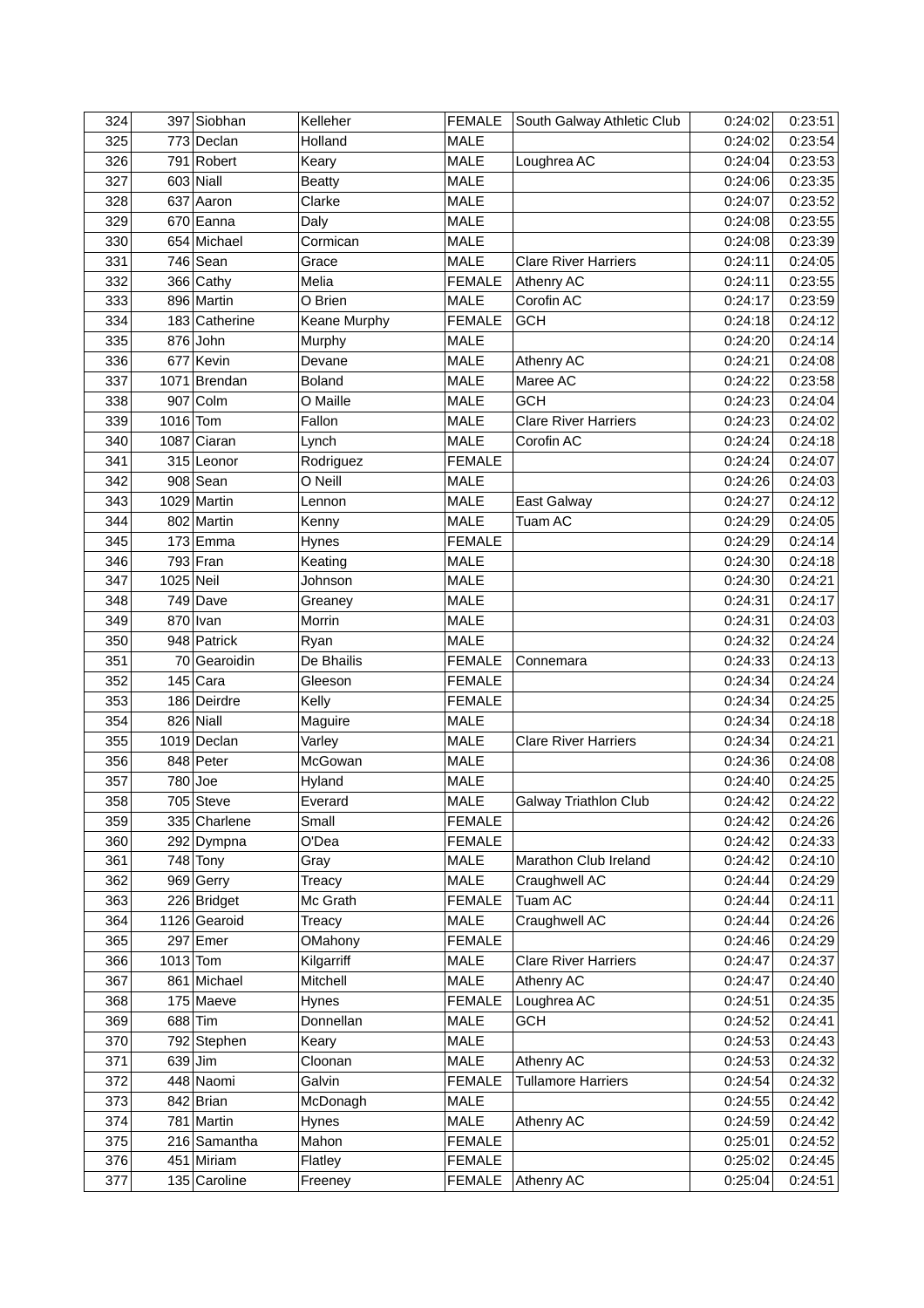| 378 |             | 386 Lisa       | Finn            |               | FEMALE   HPE Running Club    | 0:25:05 | 0:24:35 |
|-----|-------------|----------------|-----------------|---------------|------------------------------|---------|---------|
| 379 |             | 811 Stephen    | Lawless         | <b>MALE</b>   |                              | 0:25:06 | 0:24:54 |
| 380 |             | 337 Lorraine   | Stenson         | <b>FEMALE</b> | <b>Galway Triathlon Club</b> | 0:25:06 | 0:24:57 |
| 381 |             | 405 Aishling   | Martyn          | <b>FEMALE</b> | Maree AC                     | 0:25:07 | 0:24:36 |
| 382 |             | 1122 Eugene    | Delaney         | <b>MALE</b>   | Caltra & District AC         | 0:25:07 | 0:24:44 |
| 383 |             | 88 Amy         | Donoghue        | <b>FEMALE</b> |                              | 0:25:08 | 0:24:47 |
| 384 |             | $935$ John     | Quinlivan       | <b>MALE</b>   | Maree AC                     | 0:25:09 | 0:24:54 |
| 385 |             | $1110$ David   | Fahy            | <b>MALE</b>   |                              | 0:25:09 | 0:24:43 |
| 386 |             | $1068$ Kevin   | O'Grady         | <b>MALE</b>   | Maree AC                     | 0:25:09 | 0:24:55 |
| 387 |             | 112 Maeve      | Farragher       | <b>FEMALE</b> |                              | 0:25:10 | 0:24:44 |
| 388 |             | 279 Evelyn     | O Donnell       | <b>FEMALE</b> | Connemara                    | 0:25:11 | 0:24:45 |
| 389 |             | $267$ Kate     | Murray          | <b>FEMALE</b> |                              | 0:25:12 | 0:24:48 |
| 390 |             | 686 Tony       | Dolan           | <b>MALE</b>   |                              | 0:25:12 | 0:24:39 |
| 391 |             | 82 Pamela      | Devins          | <b>FEMALE</b> | <b>GCH</b>                   | 0:25:13 | 0:24:45 |
| 392 |             | 90 Irene       | Duane           | <b>FEMALE</b> |                              | 0:25:13 | 0:24:47 |
| 393 |             | 76 Corina      | Delaney         | <b>FEMALE</b> |                              | 0:25:13 | 0:24:47 |
| 394 |             | 768 Maurice    | Hickey          | <b>MALE</b>   |                              | 0:25:15 | 0:24:48 |
| 395 |             | 35 Beatriz     | Carrasco        | <b>FEMALE</b> |                              | 0:25:20 | 0:25:09 |
| 396 |             | 960 Brian      | Somers          | <b>MALE</b>   |                              | 0:25:21 | 0:25:02 |
| 397 |             | 1056 Kenneth   | Corless         | <b>MALE</b>   | South Galway Athletic Club   | 0:25:22 | 0:25:11 |
| 398 |             | $921$ David    | O'Flaherty      | <b>MALE</b>   | <b>HPE Running Club</b>      | 0:25:22 | 0:24:58 |
| 399 |             | 396 Eithne     | Bermingham      | <b>FEMALE</b> |                              | 0:25:22 | 0:25:03 |
| 400 |             | 892 Frank      | Noone           | <b>MALE</b>   | Athenry AC                   | 0:25:25 | 0:25:00 |
| 401 |             | 906 Ronan      | O Grady         | <b>MALE</b>   | Castlegar AC                 | 0:25:26 | 0:25:11 |
| 402 |             | $968$ Alan     |                 | <b>MALE</b>   | Athenry AC                   | 0:25:26 | 0:25:09 |
| 403 |             | 803 Richard    | Treacy<br>Kiely | <b>MALE</b>   |                              | 0:25:27 | 0:24:58 |
| 404 |             |                |                 |               |                              |         | 0:25:04 |
|     |             | 687 James      | Donnellan       | <b>MALE</b>   | <b>HPE Running Club</b>      | 0:25:27 |         |
| 405 |             | 641 Dermot     | Comerford       | <b>MALE</b>   |                              | 0:25:29 | 0:24:53 |
| 406 |             | 348 Anne-Marie | Walsh           | <b>FEMALE</b> |                              | 0:25:29 | 0:25:07 |
| 407 |             | 352 Jacinta    | Walsh           | <b>FEMALE</b> |                              | 0:25:30 | 0:25:07 |
| 408 |             | 819 Sylvester  | Lenihan         | <b>MALE</b>   |                              | 0:25:30 | 0:25:02 |
| 409 | $1102$ Gus  |                | Sammin          | <b>MALE</b>   | <b>GCH</b>                   | 0:25:30 | 0:24:52 |
| 410 |             | $102$ Karen    | Earls           | <b>FEMALE</b> |                              | 0:25:31 | 0:25:11 |
| 411 |             | 807 Brian      | King            | <b>MALE</b>   |                              | 0:25:32 | 0:25:13 |
| 412 |             | 757 Hayden     | O'Connell       | <b>MALE</b>   |                              | 0:25:33 | 0:25:21 |
| 413 |             | 209 Gearoidin  | Leonard         | <b>FEMALE</b> |                              | 0:25:34 | 0:25:16 |
| 414 | $1039$ Noel |                | <b>Burke</b>    | <b>MALE</b>   |                              | 0:25:37 | 0:25:08 |
| 415 |             | 642 Kieran     | Conboy          | MALE          |                              | 0:25:38 | 0:25:23 |
| 416 |             | 1127 Brendan   | Treacy          | MALE          | Craughwell AC                | 0:25:39 | 0:25:25 |
| 417 |             | 365 Olivia     | Wynne           | <b>FEMALE</b> | <b>Tri Lakes</b>             | 0:25:41 | 0:25:34 |
| 418 |             | $264$ Slaney   | Murphy          | <b>FEMALE</b> |                              | 0:25:41 | 0:25:34 |
| 419 |             | $1026$ Shane   | Keane           | MALE          | East Galway                  | 0:25:42 | 0:25:28 |
| 420 | $1048$ Noel |                | Farrell         | MALE          | Loughrea AC                  | 0:25:42 | 0:25:27 |
| 421 |             | 197 Assumpta   | King            | <b>FEMALE</b> | Athenry AC                   | 0:25:46 | 0:25:32 |
| 422 |             | 42 Edwina      | Coen            | <b>FEMALE</b> | Athenry AC                   | 0:25:46 | 0:25:08 |
| 423 |             | $893$ Sean     | Noone           | <b>MALE</b>   |                              | 0:25:47 | 0:25:28 |
| 424 |             | $164$ Anne     | Higgins         | <b>FEMALE</b> |                              | 0:25:47 | 0:25:28 |
| 425 |             | 110 Marian     | Fahy            | <b>FEMALE</b> |                              | 0:25:48 | 0:25:42 |
| 426 |             | $869$ Mark     | Moran           | <b>MALE</b>   |                              | 0:25:48 | 0:25:42 |
| 427 |             | 610 Kevin      | <b>Brady</b>    | <b>MALE</b>   |                              | 0:25:50 | 0:25:37 |
| 428 |             | 172 Angelina   | Hynes           | <b>FEMALE</b> | <b>Clare River Harriers</b>  | 0:25:50 | 0:25:20 |
| 429 |             | 995 Cathal     | Duffy           | MALE          | Athenry AC                   | 0:25:53 | 0:25:27 |
| 430 |             | 252 Teresa     | Morrissey       | <b>FEMALE</b> |                              | 0:25:53 | 0:25:36 |
| 431 |             | $388$ Jane     | Dillon          | <b>FEMALE</b> | DXC Galway Running Club      | 0:25:54 | 0:25:44 |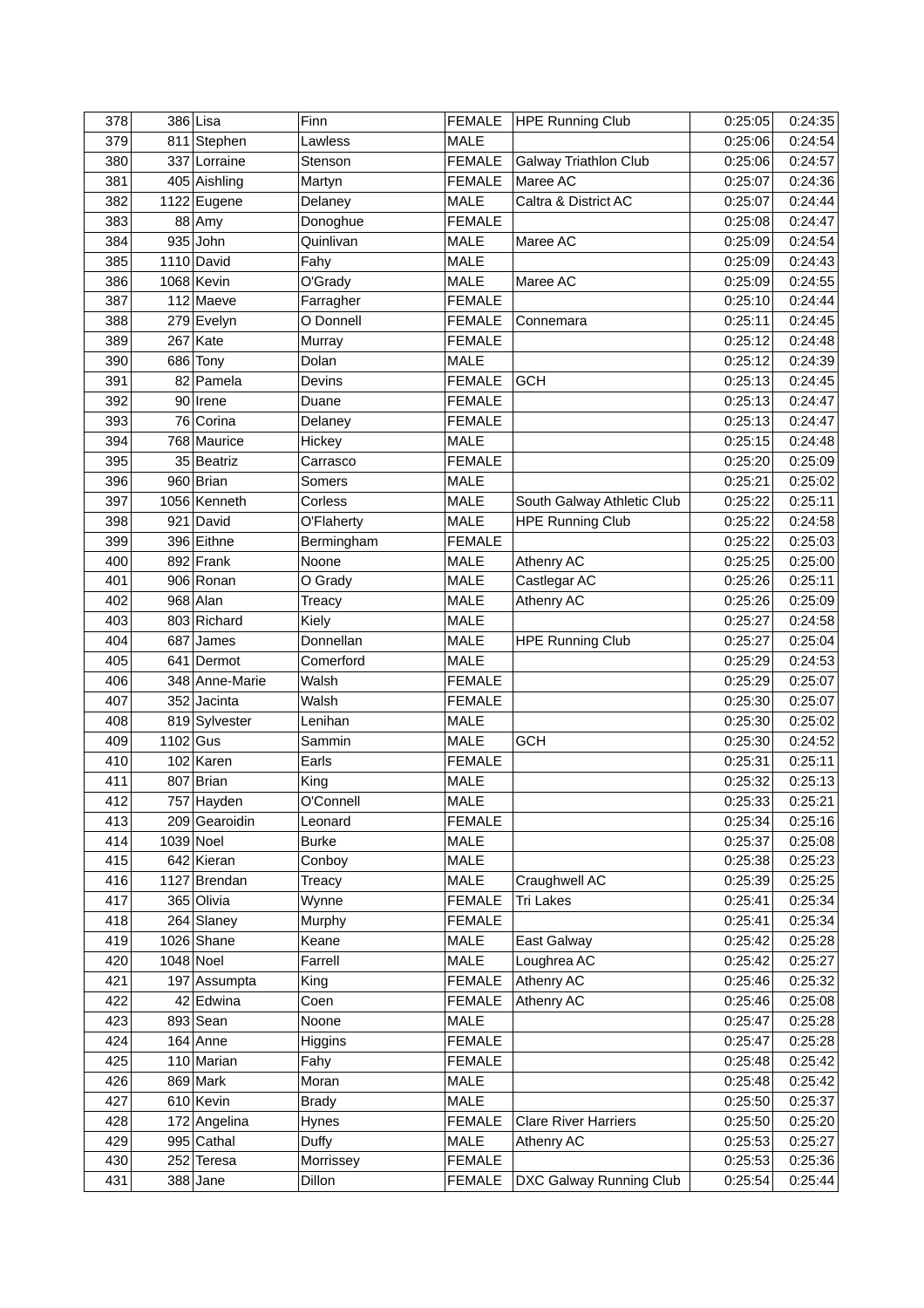| 432 | 266 Fiona      | Murray        | <b>FEMALE</b> | <b>Tuam AC</b>              | 0:25:54 | 0:25:27 |
|-----|----------------|---------------|---------------|-----------------------------|---------|---------|
| 433 | 202 Eimear     | Kyne          | <b>FEMALE</b> |                             | 0:25:55 | 0:25:33 |
| 434 | 225 Patricia   | Mc Fadden     | <b>FEMALE</b> |                             | 0:25:55 | 0:25:32 |
| 435 | 309 Christina  | Quinn         | <b>FEMALE</b> |                             | 0:25:55 | 0:25:32 |
| 436 | 87 Patricia    | Donnellan     | <b>FEMALE</b> |                             | 0:25:56 | 0:25:25 |
| 437 | 326 Helena     | Scannell      | <b>FEMALE</b> | <b>GCH</b>                  | 0:25:57 | 0:25:30 |
| 438 | 788 Brendan    | Keane         | <b>MALE</b>   |                             | 0:25:57 | 0:25:39 |
| 439 | $410$ Mary     | Noone         | <b>FEMALE</b> | Caltra & District AC        | 0:25:59 | 0:25:43 |
| 440 | 143 Fionnuala  | Ginty         | <b>FEMALE</b> |                             | 0:26:02 | 0:25:43 |
| 441 | 479 Michelle   | Conneely      | <b>FEMALE</b> |                             | 0:26:05 | 0:25:46 |
| 442 | 263 Niamh      | Murphy        | <b>FEMALE</b> |                             | 0:26:05 | 0:25:54 |
| 443 | 418 Nuala      | Landers       | <b>FEMALE</b> | Caltra & District AC        | 0:26:07 | 0:25:59 |
| 444 | 332 Patricia   | Sheppard      | <b>FEMALE</b> | Castlegar AC                | 0:26:09 | 0:25:55 |
| 445 | $247$ Emer     | Molloy        | <b>FEMALE</b> |                             | 0:26:09 | 0:25:42 |
| 446 | 39 Marie       | Clarke        | <b>FEMALE</b> | <b>Clare River Harriers</b> | 0:26:11 | 0:25:49 |
| 447 | $411$ Rita     | Loughrey      | <b>FEMALE</b> | Caltra & District AC        | 0:26:11 | 0:25:54 |
| 448 | 730 Tomas      | Gallagher     | <b>MALE</b>   |                             | 0:26:13 | 0:25:48 |
| 449 | 74 Marie       | Deegan        | <b>FEMALE</b> |                             | 0:26:14 | 0:25:49 |
| 450 | 7 Evelyn       | Birmingham    | <b>FEMALE</b> |                             | 0:26:15 | 0:25:46 |
| 451 | $424$ Irene    | Fallon        | <b>FEMALE</b> | Craughwell AC               | 0:26:15 | 0:25:57 |
| 452 | 402 Marina     |               | <b>FEMALE</b> | Tuam AC                     | 0:26:18 | 0:25:57 |
| 453 | 950 Michael    | Hussey        |               |                             |         | 0:25:46 |
| 454 |                | Scarry        | <b>MALE</b>   |                             | 0:26:18 |         |
| 455 | $944$ Tom      | Russell       | <b>MALE</b>   |                             | 0:26:19 | 0:25:52 |
|     | $620$ Dave     | <b>Browne</b> | <b>MALE</b>   |                             | 0:26:19 | 0:25:46 |
| 456 | 350 Clara      | Walsh         | <b>FEMALE</b> |                             | 0:26:19 | 0:26:11 |
| 457 | 251 Suzanne    | Morris        | <b>FEMALE</b> | Athenry AC                  | 0:26:20 | 0:25:40 |
| 458 | 357 Kathleen   | Warde         | <b>FEMALE</b> | Tuam AC                     | 0:26:21 | 0:26:11 |
| 459 | $147$  Imelda  | Gormally      | <b>FEMALE</b> | <b>GCH</b>                  | 0:26:23 | 0:25:56 |
| 460 | 1098 Martin    | McEvilly      | <b>MALE</b>   | <b>GCH</b>                  | 0:26:24 | 0:25:43 |
| 461 | 170 Rebecca    | Horgan        | <b>FEMALE</b> |                             | 0:26:24 | 0:25:56 |
| 462 | 278 Fiona      | O Carroll     | <b>FEMALE</b> |                             | 0:26:24 | 0:26:02 |
| 463 | 286 Siobhan    | O'Brien       | <b>FEMALE</b> |                             | 0:26:25 | 0:26:01 |
| 464 | 122 Caroline   | Flaherty      | <b>FEMALE</b> | <b>Clare River Harriers</b> | 0:26:25 | 0:26:05 |
| 465 | $113$ Aisling  | Farrell       | <b>FEMALE</b> |                             | 0:26:26 | 0:26:18 |
| 466 | $753$ Joe      | Grehan        | <b>MALE</b>   |                             | 0:26:28 | 0:26:08 |
| 467 | $716$ Brian    | Flaherty      | <b>MALE</b>   |                             | 0:26:28 | 0:26:06 |
| 468 | 643 Derek      | Concannon     | <b>MALE</b>   |                             | 0:26:29 | 0:25:51 |
| 469 | 779 Gerry      | Hurley        | <b>MALE</b>   | Athenry AC                  | 0:26:29 | 0:26:05 |
| 470 | 390 Marion     | Cummins       | <b>FEMALE</b> | Loughrea AC                 | 0:26:31 | 0:26:20 |
| 471 | $470$ Kate     | Craven        | <b>FEMALE</b> | Craughwell AC               | 0:26:32 | 0:26:19 |
| 472 | $138$ Kate     | Gavin         | <b>FEMALE</b> | Athenry AC                  | 0:26:35 | 0:25:57 |
| 473 | $650$ Ray      | Connelly      | <b>MALE</b>   |                             | 0:26:36 | 0:26:13 |
| 474 | 161 Marie      | Hennelly      | <b>FEMALE</b> |                             | 0:26:37 | 0:26:08 |
| 475 | 146 Sharon     | Gordon        | <b>FEMALE</b> |                             | 0:26:38 | 0:26:09 |
| 476 | 1115 Kieran    | O'Leary       | <b>MALE</b>   | Craughwell AC               | 0:26:39 | 0:26:26 |
| 477 | 384 Michelle   | Meehan        | <b>FEMALE</b> | East Galway                 | 0:26:40 | 0:26:14 |
| 478 | 295 Jacqueline | O'Gorman      | <b>FEMALE</b> |                             | 0:26:43 | 0:26:14 |
| 479 | 77 Claire      | Dempsey       | <b>FEMALE</b> |                             | 0:26:44 | 0:26:22 |
| 480 | 739 Tim        | Geraghty      | <b>MALE</b>   |                             | 0:26:46 | 0:26:24 |
| 481 | 342 Elaine     | Treacy        | <b>FEMALE</b> | Athenry AC                  | 0:26:48 | 0:26:29 |
| 482 | 133 Claire     | Forde         | <b>FEMALE</b> | Athenry AC                  | 0:26:49 | 0:26:20 |
| 483 | $321$ Kim      | Ryan          | <b>FEMALE</b> |                             | 0:26:52 | 0:26:35 |
| 484 | 151 Eimear     | Guckian       | <b>FEMALE</b> |                             | 0:26:53 | 0:26:41 |
| 485 | $1082$ Noel    | Lowry         | <b>MALE</b>   | Castlegar AC                | 0:26:54 | 0:26:27 |
|     |                |               |               |                             |         |         |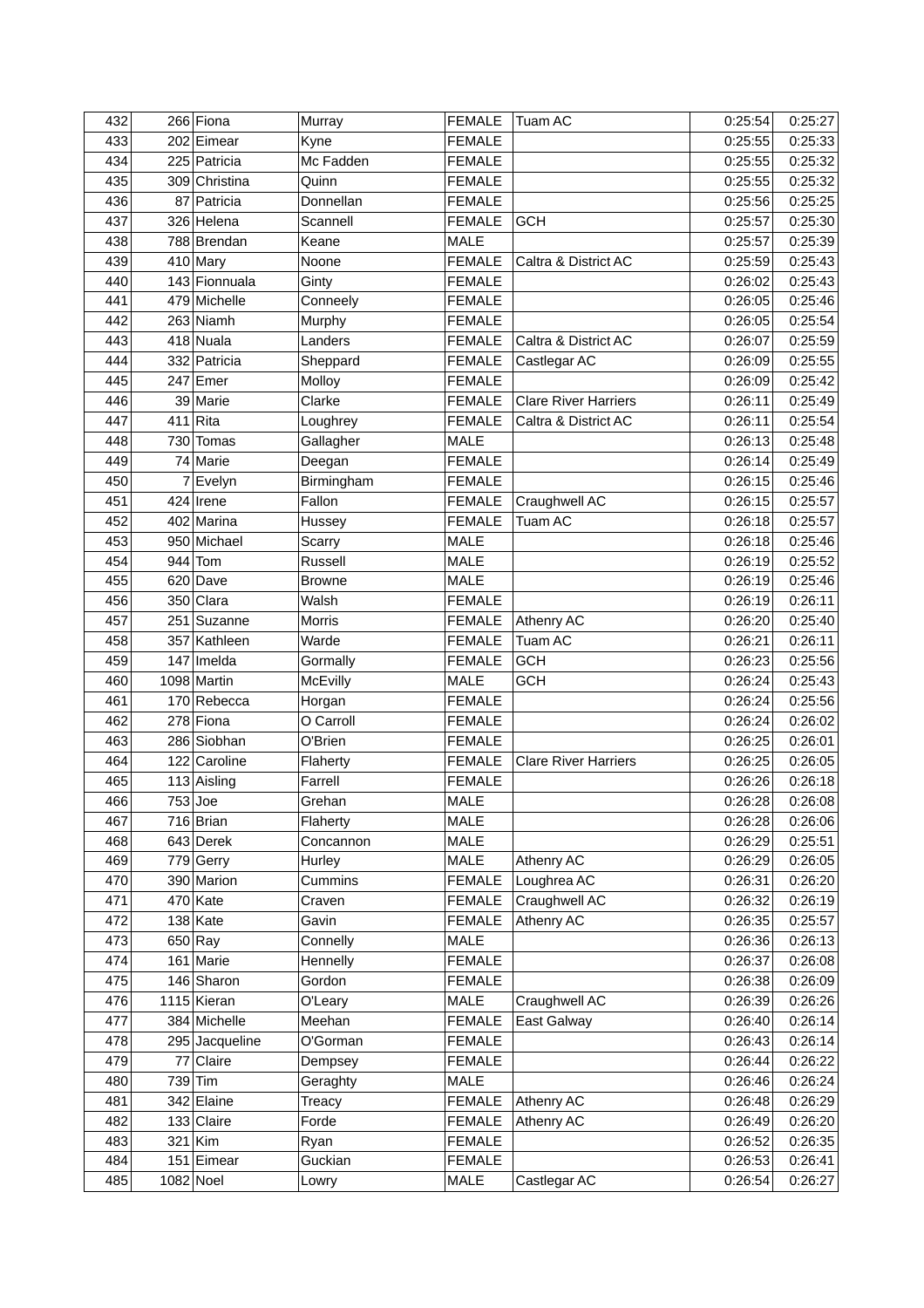| 486        |           | 369 Luisa                 | Golz              | <b>FEMALE</b>                | <b>Athenry AC</b>                     | 0:26:55            | 0:26:39            |
|------------|-----------|---------------------------|-------------------|------------------------------|---------------------------------------|--------------------|--------------------|
| 487        |           | 231 Fiona                 | McGann            | <b>FEMALE</b>                | <b>Bradley Renault</b>                | 0:27:01            | 0:26:41            |
| 488        |           | 845 Michael               | McDonagh          | <b>MALE</b>                  | Athenry AC                            | 0:27:02            | 0:26:44            |
| 489        |           | 847 Brian                 | McGee             | <b>MALE</b>                  |                                       | 0:27:05            | 0:26:48            |
| 490        |           | 343 Aoife                 | Tuohy             | <b>FEMALE</b>                | Athenry AC                            | 0:27:07            | 0:26:55            |
| 491        |           | 96 Elaine                 | Dunleavy          | <b>FEMALE</b>                |                                       | 0:27:10            | 0:26:33            |
| 492        |           | 179 Elaine                | Joyce             | <b>FEMALE</b>                | <b>GCH</b>                            | 0:27:10            | 0:26:45            |
| 493        |           | $227$ Mary                | <b>McCormack</b>  | <b>FEMALE</b>                | <b>Clare River Harriers</b>           | 0:27:14            | 0:27:04            |
| 494        |           | 771 Donall                | Hoebler           | <b>MALE</b>                  |                                       | 0:27:16            | 0:26:44            |
| 495        |           | 308 Siobhan               | Power             | <b>FEMALE</b>                |                                       | 0:27:17            | 0:26:58            |
| 496        |           | $249$ Julie               | Monaghan          | <b>FEMALE</b>                |                                       | 0:27:18            | 0:26:56            |
| 497        |           | $731$ Vinny               | Gallagher         | <b>MALE</b>                  |                                       | 0:27:20            | 0:27:06            |
| 498        |           | 325 Maedhbh               | Scanlon           | <b>FEMALE</b>                |                                       | 0:27:21            | 0:26:53            |
| 499        |           | 453 Julianne              | Clarke            | <b>FEMALE</b>                |                                       | 0:27:22            | 0:27:11            |
| 500        |           | 41 Michelle               | Naughton          | <b>FEMALE</b>                |                                       | 0:27:23            | 0:26:53            |
| 501        |           | 40 Nicola                 | Cleary            | <b>FEMALE</b>                |                                       | 0:27:25            | 0:27:17            |
| 502        |           | 797 John                  | Kelly             | <b>MALE</b>                  |                                       | 0:27:25            | 0:26:54            |
| 503        |           | $114$ Mary                | Farrell           | <b>FEMALE</b>                |                                       | 0:27:27            | 0:27:13            |
| 504        |           | 68 Elisha                 | Daniels           | <b>FEMALE</b>                | Craughwell AC                         | 0:27:29            | 0:27:10            |
| 505        |           | 262 Fiona                 | Murphy            | <b>FEMALE</b>                |                                       | 0:27:30            | 0:27:07            |
| 506        |           | 62 Majella                | Cummins           | <b>FEMALE</b>                | Athenry AC                            | 0:27:32            | 0:27:06            |
| 507        |           | 900 MICHEAL               | O DOMHNAILL       | <b>MALE</b>                  |                                       | 0:27:32            | 0:27:13            |
| 508        |           | 778 Eamonn                | Hughes            | <b>MALE</b>                  |                                       | 0:27:33            | 0:26:51            |
| 509        |           | 381 Valerie               | Maybin            | <b>FEMALE</b>                | East Galway                           | 0:27:34            | 0:27:08            |
| 510        |           | 73 Niamh                  | De Paor           | <b>FEMALE</b>                |                                       | 0:27:37            | 0:27:24            |
| 511        |           | 67 Katherine              | Cussen            | <b>FEMALE</b>                |                                       | 0:27:38            | 0:27:21            |
| 512        |           | 16 Ailbhe                 | Brown             | <b>FEMALE</b>                |                                       | 0:27:38            | 0:27:27            |
| 513        |           | $916$ James               | O'Dea             | <b>MALE</b>                  |                                       |                    | 0:27:16            |
| 514        |           | 429 Fidelma               | Killilea          | <b>FEMALE</b>                | <b>HPE Running Club</b><br>Corofin AC | 0:27:42            | 0:27:25            |
|            |           |                           |                   |                              |                                       | 0:27:43            |                    |
| 515        |           | 260 Lorna                 | Munnelly          | <b>FEMALE</b>                |                                       | 0:27:44            | 0:27:20            |
| 516        |           | $117$ Alma                | Finnegan          | <b>FEMALE</b>                | Tuam AC                               | 0:27:45            | 0:27:18            |
| 517        |           | 1002 Martin               | Keane             | <b>MALE</b>                  | Athenry AC<br>Craughwell AC           | 0:27:46            | 0:27:30            |
| 518        |           | 253 Sylvie                | Mossay-O'Donovan  | <b>FEMALE</b>                |                                       | 0:27:46            | 0:27:26            |
| 519        |           | 334 Valerie               | Slattery          | <b>FEMALE</b>                | Craughwell AC                         | 0:27:47            | 0:27:21            |
| 520        |           | 693 Colin                 | Duane             | <b>MALE</b>                  | <b>Athenry AC</b>                     | 0:27:47            | 0:27:28            |
| 521        |           | $801$ Rory                | Kenihan           | <b>MALE</b>                  | <b>GCH</b>                            | 0:27:48            | 0:27:26            |
| 522        | $1054$ JJ |                           | Finn              | <b>MALE</b>                  | South Galway Athletic Club            | 0:27:51            | 0:27:10            |
| 523        |           | $261$ Claire              | Murphy            | <b>FEMALE</b>                | Loughrea AC                           | 0:27:53            | 0:27:34            |
| 524        |           | 116 Catherine Anne        | Field             | <b>FEMALE</b>                | <b>GCH</b>                            | 0:27:54            | 0:27:36            |
| 525        |           | $248$ Jane                | Molloy            | <b>FEMALE</b>                | Athenry AC                            | 0:27:57            | 0:27:18            |
| 526        |           | 473 Holly                 | <b>Burke</b>      | <b>FEMALE</b>                | Craughwell AC                         | 0:27:57            | 0:27:43            |
| 527        |           | 447 Marie                 | Rooney            | <b>FEMALE</b>                | Craughwell AC                         | 0:27:58            | 0:27:44            |
| 528        |           | $283$ Elaine              | O' Sullivan       | <b>FEMALE</b>                |                                       | 0:27:58            | 0:27:40            |
| 529        |           | 1117 Andrew               | Hughes            | <b>MALE</b>                  | DeBuitleir's Flyers                   | 0:27:59            | 0:27:36            |
| 530        |           | 329 Claire                | Shanahan          | <b>FEMALE</b>                |                                       | 0:28:00            | 0:27:31            |
| 531        |           | 272 Marieta               | Nolan             | <b>FEMALE</b>                | Tuam AC                               | 0:28:00            | 0:27:31            |
| 532        |           | 121 Aislinn               | Flaherty          | <b>FEMALE</b>                | Tuam AC                               | 0:28:03            | 0:27:33            |
| 533        |           | 85 Sharon                 | Dolan             | <b>FEMALE</b>                |                                       | 0:28:04            | 0:27:51            |
| 534        |           | $1027$ Denis              | <b>Byrne</b>      | <b>MALE</b>                  | East Galway                           | 0:28:05            | 0:27:40            |
| 535        |           | 107 Caroline              | Fahy              | <b>FEMALE</b>                | Castlegar AC                          | 0:28:05            | 0:27:52            |
|            |           |                           |                   |                              |                                       |                    |                    |
| 536        |           | 431 Emily                 | Holohan           | <b>FEMALE</b>                |                                       | 0:28:12            | 0:27:46            |
| 537        |           | $10$ Kate                 | Brackpool         | <b>FEMALE</b>                |                                       | 0:28:13            | 0:27:47            |
| 538<br>539 |           | 762 Padraig<br>289 Eimear | Headd<br>O'Connor | <b>MALE</b><br><b>FEMALE</b> | Loughrea AC<br>Craughwell AC          | 0:28:13<br>0:28:14 | 0:27:51<br>0:27:54 |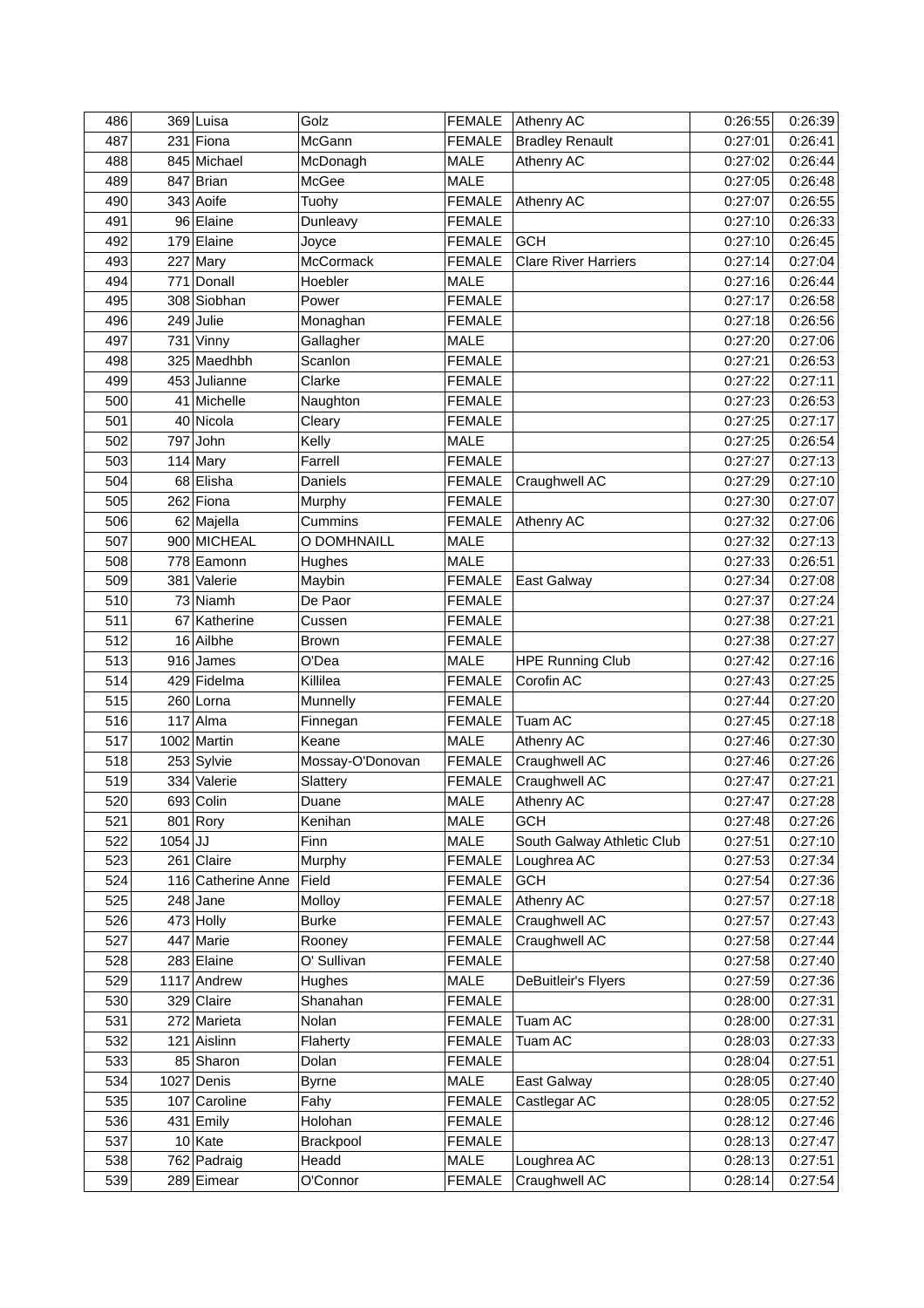| 540        |     | $419$ Edel              | Kavanagh       | <b>FEMALE</b> | Craughwell AC               | 0:28:14            | 0:27:54            |
|------------|-----|-------------------------|----------------|---------------|-----------------------------|--------------------|--------------------|
| 541        |     | 78 Fiona                | Dempsey        | <b>FEMALE</b> | <b>Clare River Harriers</b> | 0:28:19            | 0:28:09            |
| 542        | 169 | Tara                    | Horan          | <b>FEMALE</b> |                             | 0:28:22            | 0:28:00            |
| 543        |     | $888$ Enda              | Nolan          | <b>MALE</b>   |                             | 0:28:26            | 0:27:54            |
| 544        |     | 136 Dorothy             | Gallagher      | <b>FEMALE</b> | <b>GCH</b>                  | 0:28:26            | 0:28:01            |
| 545        |     | 838 Cathal              | McBride        | <b>MALE</b>   |                             | 0:28:29            | 0:27:58            |
| 546        |     | 86 Yvonne               | Dolan          | <b>FEMALE</b> |                             | 0:28:29            | 0:27:58            |
| 547        |     | $967$ James             | Tormey         | <b>MALE</b>   |                             | 0:28:31            | 0:28:13            |
| 548        |     | 346 Helen               | Van de Beek    | <b>FEMALE</b> | Craughwell AC               | 0:28:31            | 0:28:11            |
| 549        |     | $378$ Edel              | Jordan         | <b>FEMALE</b> | East Galway                 | 0:28:34            | 0:28:07            |
| 550        |     | 404 Assumpta            | Meeneghan      | <b>FEMALE</b> | Tuam AC                     | 0:28:34            | 0:28:10            |
| 551        |     | 34 Anita                | Carr           | <b>FEMALE</b> |                             | 0:28:36            | 0:28:06            |
| 552        |     | 743 Brian               | Geraghty       | <b>MALE</b>   | <b>GCH</b>                  | 0:28:38            | 0:27:56            |
| 553        |     | 30 Laura                | Canavan        | <b>FEMALE</b> |                             | 0:28:39            | 0:28:16            |
| 554        |     | $104$ Clare             | Ellicott       | <b>FEMALE</b> |                             | 0:28:41            | 0:28:20            |
| 555        |     | 436 Caroline            | O'Callaghan    | <b>FEMALE</b> |                             | 0:28:43            | 0:28:28            |
| 556        | 897 | Tony                    | O'Callaghan    | <b>MALE</b>   |                             | 0:28:43            | 0:28:22            |
| 557        |     | $158$ Emma              | Hawkes         | <b>FEMALE</b> | Loughrea AC                 | 0:28:43            | 0:28:27            |
| 558        |     | 240 Bernice             | McNamara       | <b>FEMALE</b> |                             | 0:28:46            | 0:28:08            |
| 559        |     | 993 Dermot              | Young          | MALE          |                             | 0:28:47            | 0:28:31            |
| 560        | 734 | Tom                     | Mitchell       | <b>MALE</b>   | Craughwell AC               | 0:28:48            | 0:28:21            |
| 561        |     | 988 Michael             | Whyte          | <b>MALE</b>   |                             | 0:28:49            | 0:28:17            |
| 562        |     | 152 Eadaoin             | Guilfoyle      | <b>FEMALE</b> |                             | 0:28:50            | 0:28:39            |
| 563        |     | 331 Qingxia             | Shen           | <b>FEMALE</b> |                             | 0:28:50            | 0:28:17            |
| 564        |     | 435 Pauline             | <b>Barrett</b> | <b>FEMALE</b> |                             | 0:28:50            | 0:28:36            |
| 565        |     | 250 Anne Marie          | Moore          | <b>FEMALE</b> |                             | 0:28:51            | 0:28:11            |
| 566        |     | $353$ Mary              | Walsh          | <b>FEMALE</b> |                             | 0:28:54            | 0:28:34            |
| 567        |     | 189 Gillian             | Kelly          | <b>FEMALE</b> |                             | 0:28:55            | 0:28:17            |
| 568        |     | 952 Alexander           | Schutz         | MALE          |                             | 0:28:59            | 0:28:59            |
| 569        |     | 998 Michael             | Glynn          | <b>MALE</b>   | Athenry AC                  | 0:29:00            | 0:28:43            |
| 570        |     | 229 Helen               | McDermott      | <b>FEMALE</b> | Maree AC                    |                    | 0:28:36            |
| 571        |     | $127$ Orla              | Flatley        | <b>FEMALE</b> |                             | 0:29:01<br>0:29:02 | 0:28:30            |
| 572        |     | 420 Helena              | Gorman         | <b>FEMALE</b> | Craughwell AC               | 0:29:04            | 0:28:51            |
| 573        |     | 238 Roisin              | McLoughlin     | <b>FEMALE</b> |                             | 0:29:07            | 0:28:31            |
| 574        |     | $198$ Dee               | King           | <b>FEMALE</b> |                             | 0:29:07            | 0:28:32            |
| 575        |     | 210 Michelle            |                | <b>FEMALE</b> |                             |                    | 0:28:45            |
|            |     | 1018 Gordon             | Long           | <b>MALE</b>   |                             | 0:29:09            | 0:28:43            |
| 576        |     |                         | Lenihan        | <b>FEMALE</b> | <b>Clare River Harriers</b> | 0:29:10            |                    |
| 577<br>578 |     | 207 Elaine<br>387 Karen | Leavy          | <b>FEMALE</b> |                             | 0:29:10<br>0:29:13 | 0:28:46<br>0:28:44 |
|            |     |                         | Glynn          |               | <b>HPE Running Club</b>     |                    |                    |
| 579        |     | 374 Riona               | Johnson        | <b>FEMALE</b> |                             | 0:29:15            | 0:28:50            |
| 580        |     | $2 $ Gabriela           | Aumayr         | <b>FEMALE</b> |                             | 0:29:19            | 0:28:48            |
| 581        |     | $12$ Roseanne           | <b>Brady</b>   | <b>FEMALE</b> | Craughwell AC               | 0:29:20            | 0:28:56            |
| 582        |     | 200 Moyra               | King           | <b>FEMALE</b> |                             | 0:29:21            | 0:29:04            |
| 583        | 327 | Eimear                  | Seery          | <b>FEMALE</b> | Athenry AC                  | 0:29:21            | 0:28:48            |
| 584        | 364 | Jean                    | Wynne          | <b>FEMALE</b> |                             | 0:29:22            | 0:28:59            |
| 585        |     | 99 Fiona                | Dwyer          | <b>FEMALE</b> |                             | 0:29:23            | 0:29:03            |
| 586        |     | 376 Michelle            | Jordan         | <b>FEMALE</b> | East Galway                 | 0:29:23            | 0:29:11            |
| 587        |     | $4$ Sinead              | <b>Bartley</b> | <b>FEMALE</b> |                             | 0:29:23            | 0:29:07            |
| 588        |     | $409$ Brid              | Greene         | <b>FEMALE</b> | Caltra & District AC        | 0:29:25            | 0:29:16            |
| 589        |     | 408 Anita               | Shaughnessey   | <b>FEMALE</b> | Caltra & District AC        | 0:29:26            | 0:29:14            |
| 590        |     | 155 Aishling            | Hanrahan       | <b>FEMALE</b> | Loughrea AC                 | 0:29:26            | 0:29:02            |
| 591        |     | $111$ Sheila            | Fahy           | <b>FEMALE</b> |                             | 0:29:27            | 0:28:56            |
| 592        |     | 285 Rachel              | O'Brien        | <b>FEMALE</b> |                             | 0:29:27            | 0:28:50            |
| 593        |     | 204 Rebecca             | Lally          | <b>FEMALE</b> |                             | 0:29:28            | 0:28:50            |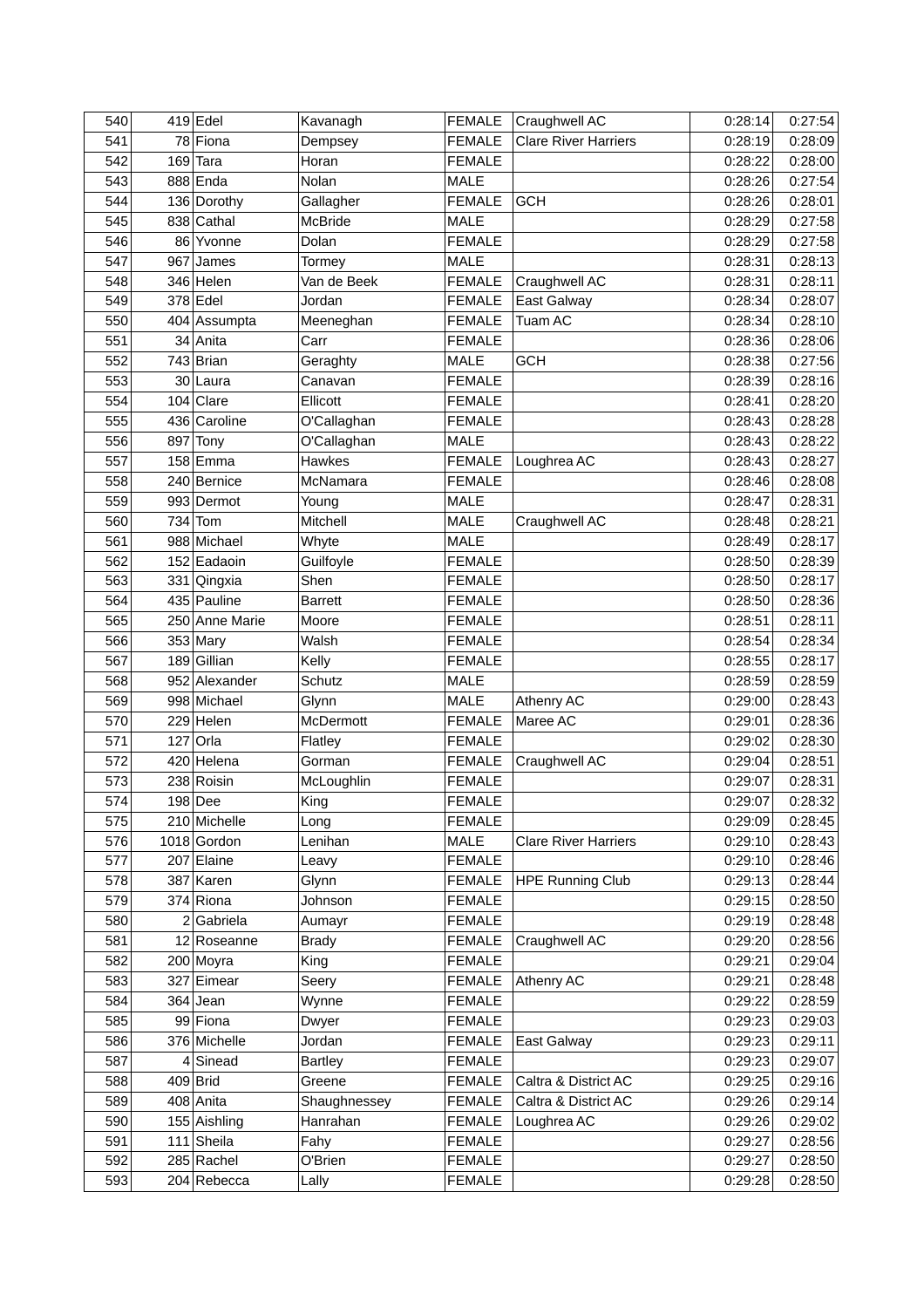| 594 | 84 Noreen    | Doherty                   | <b>FEMALE</b>                |                            | 0:29:28            | 0:28:57 |
|-----|--------------|---------------------------|------------------------------|----------------------------|--------------------|---------|
| 595 | 445 Veronica | Coffey                    | <b>FEMALE</b>                | Athenry AC                 | 0:29:30            | 0:28:56 |
| 596 | $171$ Edel   | Houton                    | <b>FEMALE</b>                |                            | 0:29:31            | 0:29:05 |
| 597 | 355 Ashla    | Ward                      | <b>FEMALE</b>                | Athenry AC                 | 0:29:34            | 0:29:04 |
| 598 | $54$ Lucy    | Corrigan                  | <b>FEMALE</b>                |                            | 0:29:34            | 0:29:01 |
| 599 | 982 Robert   | Walsh                     | <b>MALE</b>                  |                            | 0:29:35            | 0:29:01 |
| 600 | 324 Sheila   | Sammon                    | <b>FEMALE</b>                | Castlegar AC               | 0:29:38            | 0:29:11 |
| 601 | 190 Niamh    | Kelly                     | <b>FEMALE</b>                |                            | 0:29:42            | 0:29:05 |
| 602 | 83 Edelle    | Doherty                   | <b>FEMALE</b>                |                            | 0:29:44            | 0:29:08 |
| 603 | 336 Patricia | Staunton                  | <b>FEMALE</b>                |                            | 0:29:44            | 0:29:11 |
| 604 | 64 Nuala     | Cunningham                | <b>FEMALE</b>                |                            | 0:29:51            | 0:29:29 |
| 605 | 233 Marie    | McGee                     | <b>FEMALE</b>                |                            | 0:29:51            | 0:29:33 |
| 606 | 191 Therese  | Kelly                     | <b>FEMALE</b>                |                            | 0:29:52            | 0:29:14 |
| 607 | 255 Bernie   | Mulderrig                 | <b>FEMALE</b>                |                            | 0:29:53            | 0:29:34 |
| 608 | 241 Michaela | McNena                    | <b>FEMALE</b>                |                            | 0:29:54            | 0:29:15 |
| 609 | 288 Deirdre  | O'Connor                  | <b>FEMALE</b>                | <b>GCH</b>                 | 0:29:55            | 0:29:30 |
| 610 | $417$ Aine   | Kelly                     | <b>FEMALE</b>                | Caltra & District AC       | 0:30:00            | 0:29:32 |
| 611 | 444 Vicki    | Moriarty                  | <b>FEMALE</b>                |                            | 0:30:01            | 0:29:38 |
| 612 | 234 Teresa   | <b>McGrath</b>            | <b>FEMALE</b>                | Athenry AC                 | 0:30:03            | 0:29:55 |
| 613 | 422 Kathleen | Callanan                  | <b>FEMALE</b>                | Craughwell AC              | 0:30:04            | 0:29:40 |
| 614 | $31$ Orla    | Cannon                    | <b>FEMALE</b>                |                            | 0:30:04            | 0:29:37 |
| 615 | $123$ Emer   | Flaherty                  | <b>FEMALE</b>                |                            | 0:30:08            | 0:30:05 |
| 616 | $176$ Paula  | Hynes                     | <b>FEMALE</b>                |                            | 0:30:09            | 0:29:46 |
| 617 | 1113 Padraig | <b>Brady</b>              | <b>MALE</b>                  |                            | 0:30:12            | 0:29:40 |
| 618 | 163 Sinead   | Hggins                    | <b>FEMALE</b>                |                            | 0:30:12            | 0:29:30 |
| 619 | 32 Delma     | Carey                     | <b>FEMALE</b>                |                            | 0:30:25            | 0:29:48 |
| 620 | 33 Sinead    | Carey                     | <b>FEMALE</b>                |                            | 0:30:25            | 0:29:48 |
| 621 | 629 Michael  |                           | <b>MALE</b>                  |                            | 0:30:25            | 0:29:48 |
| 622 | 95 Eleanor   | Carey                     | <b>FEMALE</b>                | Corrib AC                  | 0:30:29            | 0:30:07 |
| 623 | 258 Michelle | Duignan<br><b>Mullins</b> | <b>FEMALE</b>                |                            |                    | 0:30:03 |
| 624 | $236$ Linda  |                           | <b>FEMALE</b>                |                            | 0:30:30            | 0:30:18 |
| 625 | $162$ Edel   | McIntyre                  |                              |                            | 0:30:36<br>0:30:37 | 0:30:21 |
|     |              | Herlihy<br>Dillon         | <b>FEMALE</b><br><b>MALE</b> | Loughrea AC                |                    |         |
| 626 | $679$ John   |                           |                              |                            | 0:30:39            | 0:30:04 |
| 627 | 312 Brenda   | Rabbitte                  | <b>FEMALE</b>                | Athenry AC                 | 0:30:39            | 0:30:06 |
| 628 | 269 Helen    | NÃ ChiarÃ <sub>i</sub> in | <b>FEMALE</b>                | Tuam AC                    | 0:30:41            | 0:30:10 |
| 629 | 259 Deirdre  | Mulry                     | <b>FEMALE</b>                |                            | 0:30:41            | 0:30:25 |
| 630 | 398 Valerie  | McGrath                   | <b>FEMALE</b>                | South Galway Athletic Club | 0:30:49            | 0:30:17 |
| 631 | 941 Bradley  | Rowles                    | <b>MALE</b>                  |                            | 0:30:51            | 0:30:19 |
| 632 | 359 Maggie   | Whyte                     | <b>FEMALE</b>                |                            | 0:30:52            | 0:30:35 |
| 633 | $129$ Tess   | Fogarty                   | <b>FEMALE</b>                |                            | 0:30:56            | 0:30:38 |
| 634 | $154$ Leona  | Halton                    | <b>FEMALE</b>                | Athenry AC                 | 0:30:57            | 0:30:35 |
| 635 | $174$ Louise | Hynes                     | <b>FEMALE</b>                | Loughrea AC                | 0:30:59            | 0:30:35 |
| 636 | $282$ mary   | O'Reilly                  | <b>FEMALE</b>                | Athenry AC                 | 0:31:07            | 0:30:43 |
| 637 | $100$ Ann    | Earls                     | <b>FEMALE</b>                |                            | 0:31:09            | 0:30:47 |
| 638 | 219 Ramona   | Mallen                    | <b>FEMALE</b>                |                            | 0:31:20            | 0:31:00 |
| 639 | $1121$ Marty | Murphy                    | <b>MALE</b>                  |                            | 0:31:24            | 0:31:09 |
| 640 | 237 Caroline | McLoughlin                | <b>FEMALE</b>                | Athenry AC                 | 0:31:27            | 0:30:47 |
| 641 | $153$ Dee    | Halloran                  | <b>FEMALE</b>                | Athenry AC                 | 0:31:27            | 0:30:48 |
| 642 | 124 Margaret | Flaherty                  | <b>FEMALE</b>                |                            | 0:31:29            | 0:31:10 |
| 643 | 607 Vinny    | <b>Beirne</b>             | MALE                         |                            | 0:31:29            | 0:30:54 |
| 644 | $48$ Helen   | Connaughton               | <b>FEMALE</b>                |                            | 0:31:36            | 0:31:06 |
| 645 | 769 Michael  | Hickey                    | MALE                         | <b>GCH</b>                 | 0:31:37            | 0:31:01 |
| 646 | $167$ Laura  | Hogan                     | <b>FEMALE</b>                |                            | 0:31:39            | 0:31:15 |
| 647 | 244 Carmel   | Mitchell                  | <b>FEMALE</b>                | Athenry AC                 | 0:31:58            | 0:31:28 |